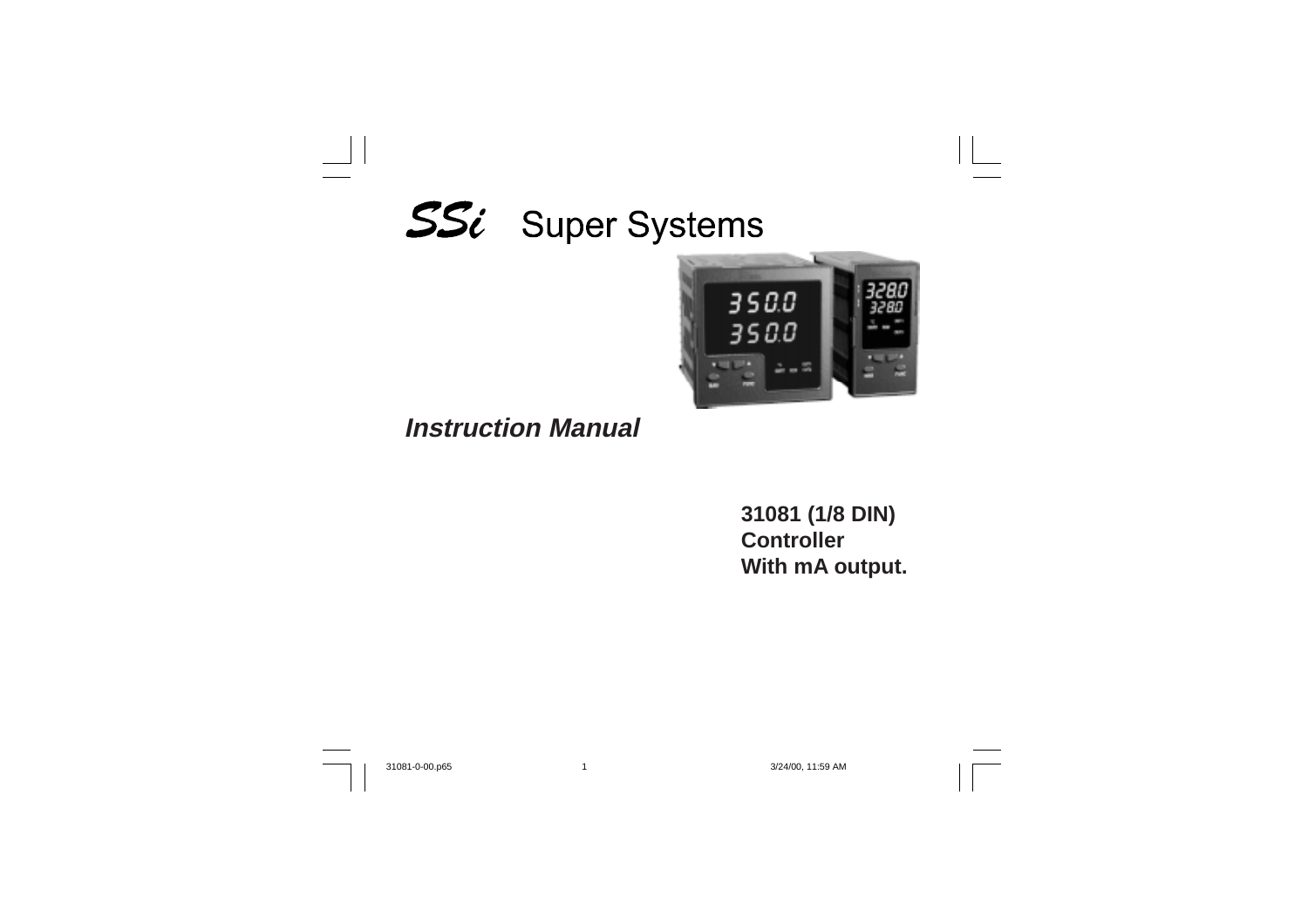$31081-0-00.$ p65 2 3/24/00, 11:59 AM

 $\Box$ l

 $\frac{1}{\sqrt{1-\frac{1}{2}}}$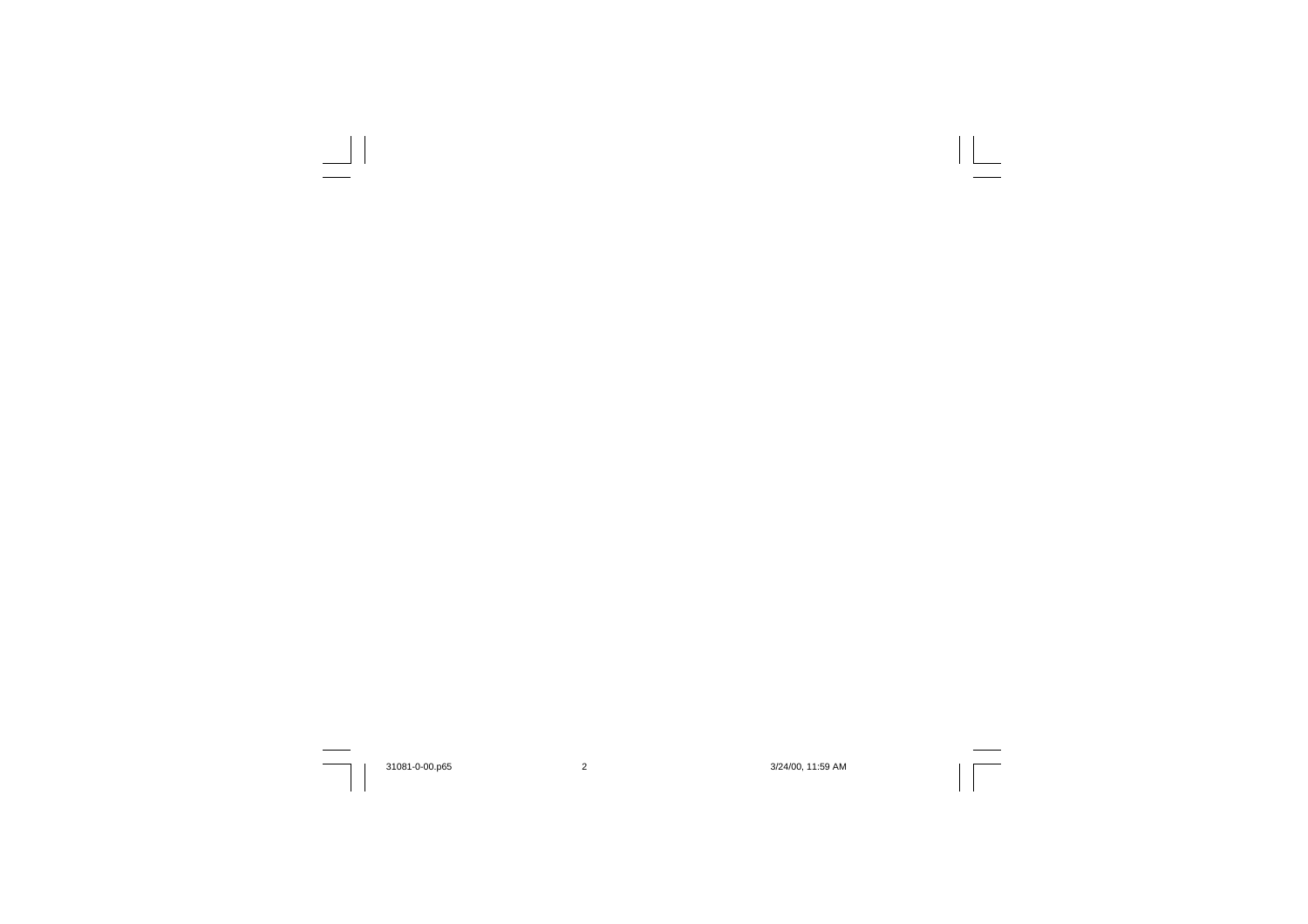#### **INDEX**  $\bigoplus$

 $\hfill\Box$ 

| OUTLINE AND CUT OUT DIMENSIONS  IV    |
|---------------------------------------|
|                                       |
|                                       |
|                                       |
|                                       |
|                                       |
|                                       |
|                                       |
|                                       |
|                                       |
| Pushbutton function during            |
|                                       |
| Enable/disable the control output  19 |
|                                       |
|                                       |
|                                       |
|                                       |
|                                       |
|                                       |
|                                       |
|                                       |
|                                       |
|                                       |
|                                       |
|                                       |
|                                       |

 $\begin{array}{c} \hline \hline \hline \hline \end{array}$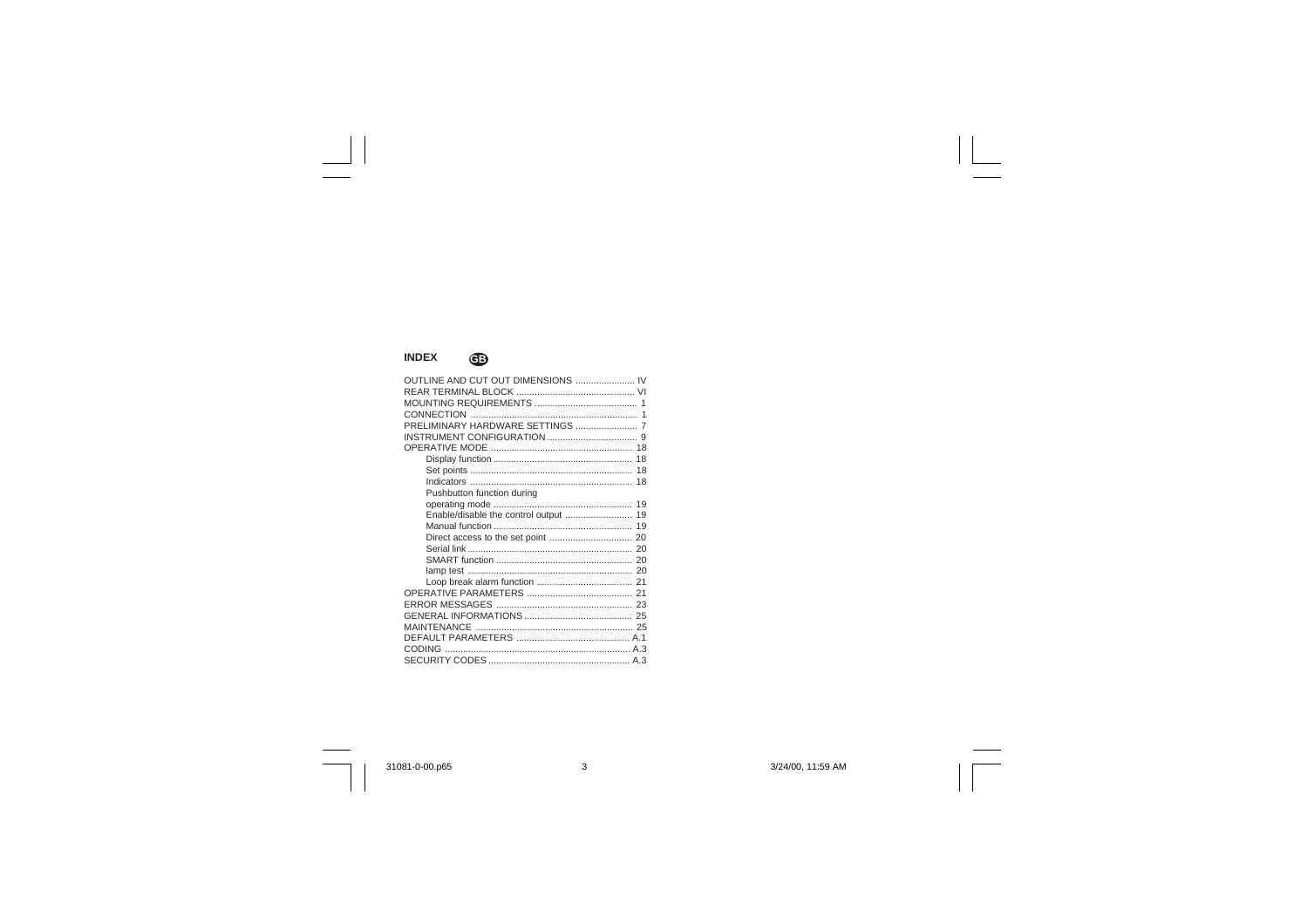

**POSTAGE OF THE MANUFACTURER** <u>haannann</u> 96 **MARK DESCRIPTION (PRODUCT)**  $\sigma_{\rm c}$  $\circ$ 119  $48$ 冏



Fig. A1 31081

IV

31081-0-00.p65 4 3/24/00, 11:59 AM

 $\sqrt{2}$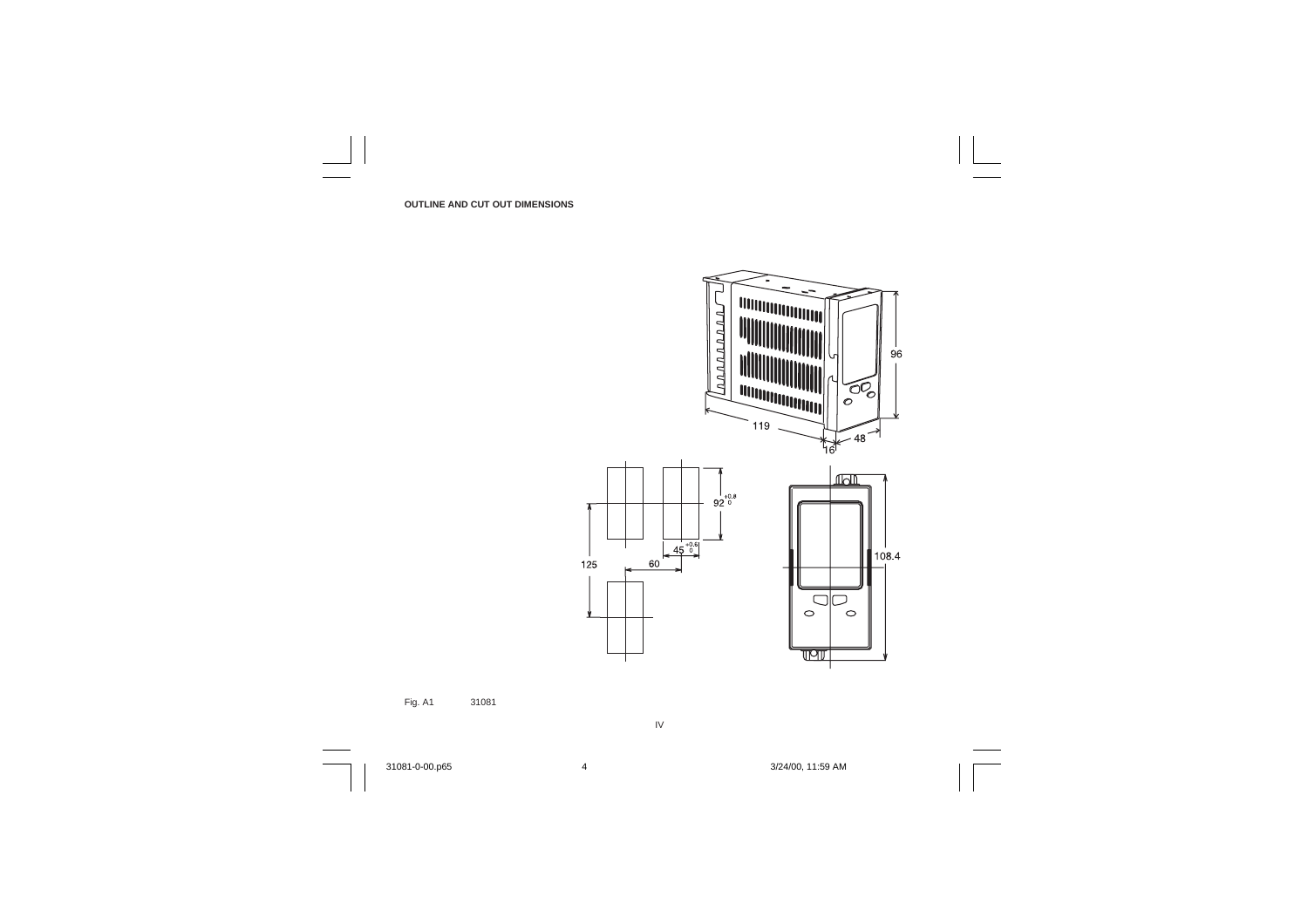**REAR TERMINAL BLOCK** Connections are to be made with the instrument housing installed in its proper location.





V

31081-0-00.p65 5 3/24/00, 11:59 AM

 $\sqrt{2}$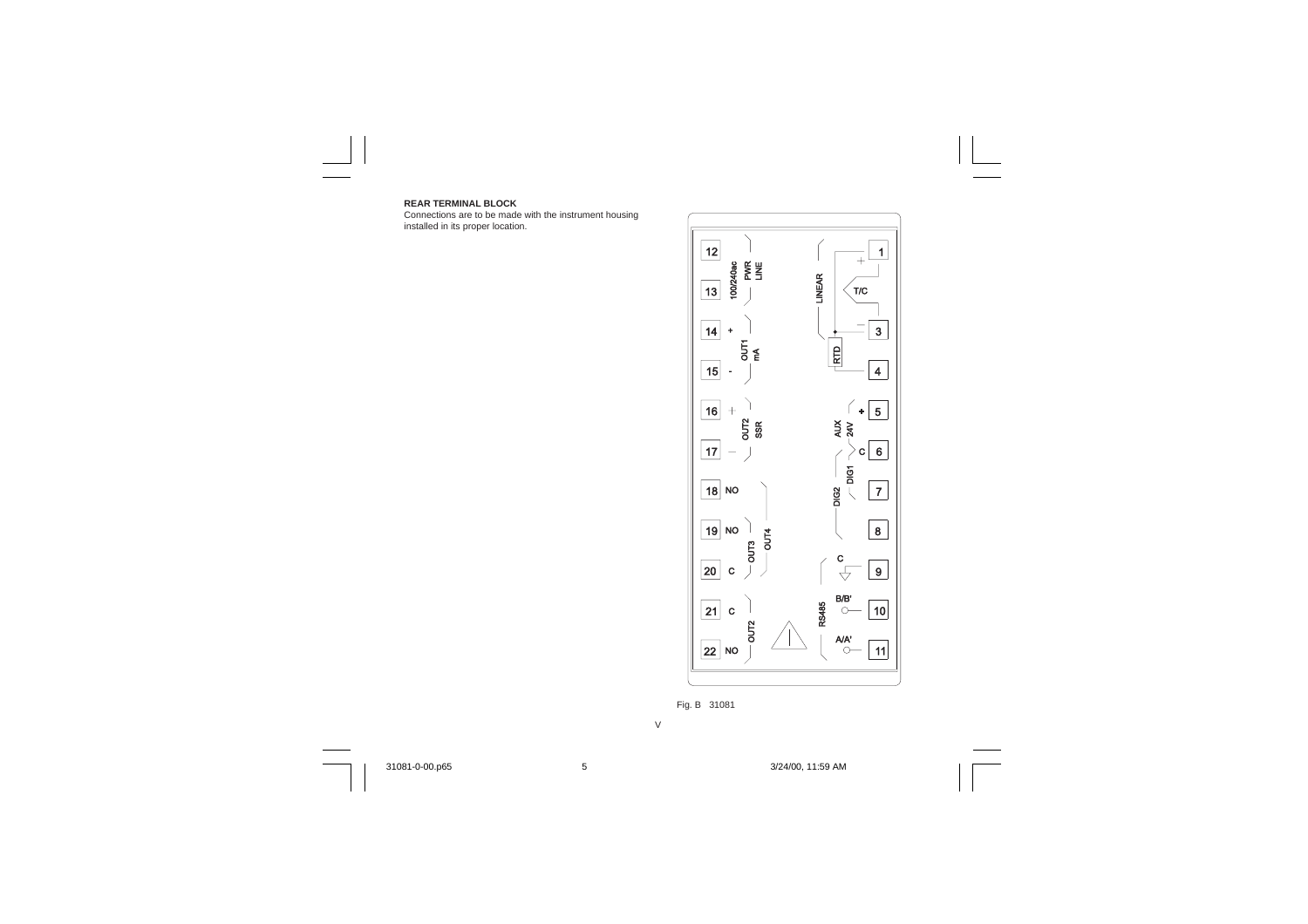#### **MOUNTING REQUIREMENTS**

This instrument is intended for permanent installation, for indoor use only, in an electrical panel which encloses the rear housing, exposed terminals and wiring on the back. Select a mounting location where there is minimum vibration and the ambient temperature range between 0 and 50 °C.

The instrument can be mounted on a panel up to 15 mm thick.

For outline and cutout dimensions refer to page IV. The surface texture of the panel must be better than 6.3 um.

The instrument is shipped with rubber panel gasket. To assure the IP65 and NEMA 4 protection, insert the panel gasket between the instrument and the panel as shown in fig. 1.

While holding the instrument against the panel proceed as follows:

- 1) insert the gasket in the instrument case;
- 2) insert the instrument in the panel cutout;
- 3) pushing the instrument against the panel, insert the mounting bracket;
- 4) with a screwdriver, turn the screws with a torque between 0.3 and 0.4 Nm.

#### **CONNECTIONS A) MEASURING INPUTS**

**NOTE**: Any external components (like zener barriers ecc.) connected between sensor and input terminals may cause errors in measurement due to excessive and/or not balanced line resistance or possible leakage currents.





Fig. 2 THERMOCOUPLE INPUT WIRING **External resistance**: 100  $\Omega$  max, maximum error 0,1% of span. **Cold junction**: automatic compensation from 0 to 50 °C. **Cold junction accuracy** : 0.1 °C/°C **Input impedance:**  $> 1$   $M\Omega$ **Calibration** : according to IEC 584-1 and DIN 43710 - 1977.

#### **NOTE**:

1

- 1) Don't run input wires together with power cables.
- 2) For TC wiring use proper compensating cable preferable shielded.
- 3) when a shielded cable is used, it should be connected at one point only.



31081-1-00.p65 1 3/24/00, 11:59 AM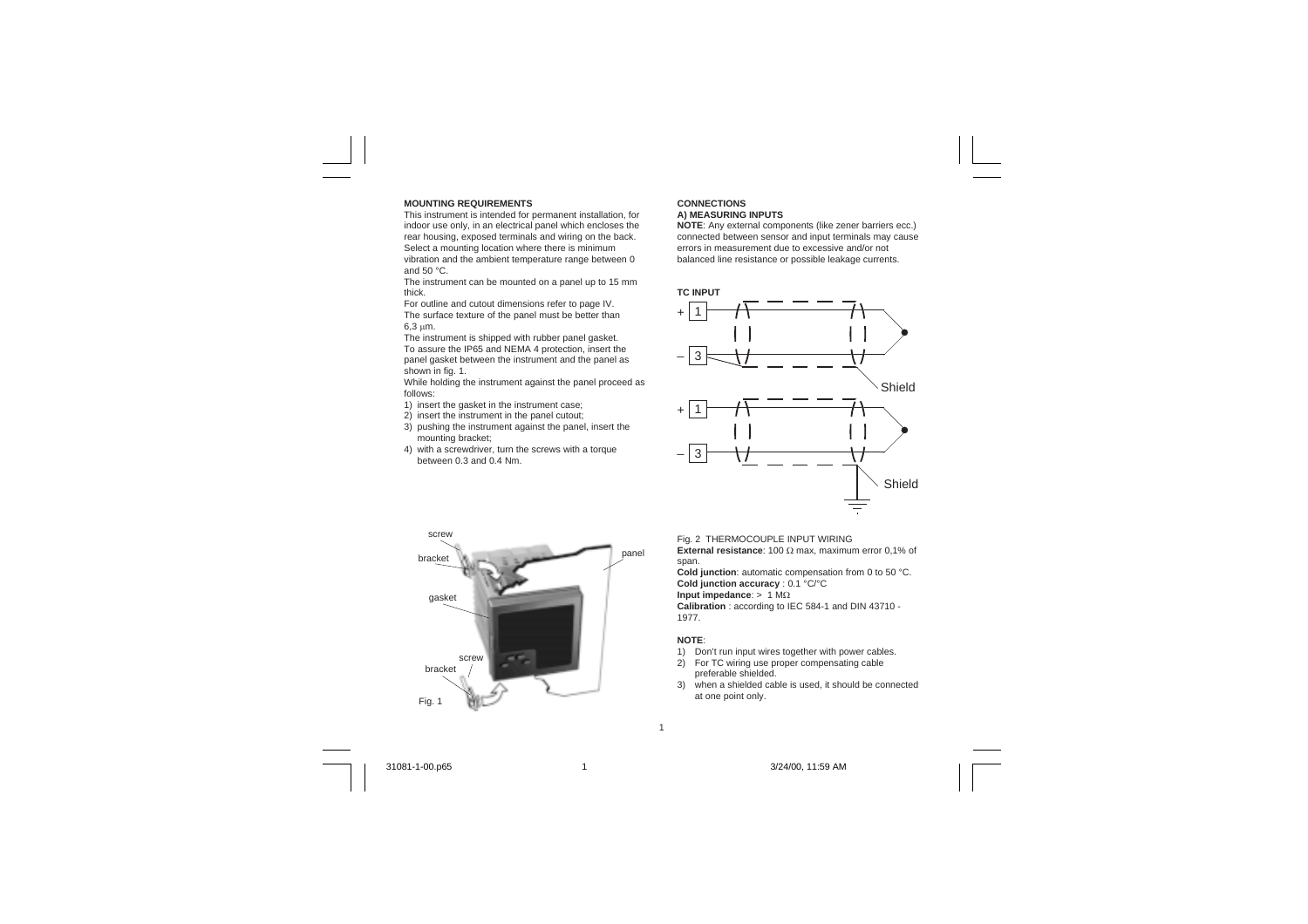

## **RTD INPUT**







**Input circuit**: current injection (135 µA). **Line resistance**: automatic compensation up to 20  $\Omega$ /wire with no measurable error. **Calibration**: according to DIN 43760

#### **NOTES**:

- 1) Don't run input wires together with power cables.
- 2) Pay attention to the line resistance; a high line resistance may cause measurement errors.
- 3) When shielded cable is used, it should be grounded at
- one side only to avoid ground loop currents. 4) The resistance of the 3 wires must be the same.

**LINEAR INPUT**





Fig. 4 mA, mV AND V INPUTS WIRING

#### **NOTES**:

- 1) Don't run input wires together with power cables. 2) Pay attention to the line resistance; a high line
- resistance may cause measurement errors.
- 3) When shielded cable is used, it should be grounded at one side only to avoid ground loop currents.

|    | impedance<br>Input type |                         | Accuracy           |  |
|----|-------------------------|-------------------------|--------------------|--|
| 13 | $0 - 60$ mV             | $> 1$ M $\Omega$        |                    |  |
| 14 | $12 - 60$ mV            |                         |                    |  |
| 15 | $0 - 20$ mA             | $< 5 \Omega$            |                    |  |
| 16 | $4 - 20$ mA             |                         | $0.2 \% + 1$ digit |  |
| 17 | 0-5V                    | $> 200 \text{ k}\Omega$ | @ 25°C             |  |
| 18 | $1 - 5V$                |                         |                    |  |
| 19 | $0 - 10 V$              | $> 400 \text{ k}\Omega$ |                    |  |
| 20 | $2 - 10 V$              |                         |                    |  |

2



31081-1-00.p65 2 3/24/00, 11:59 AM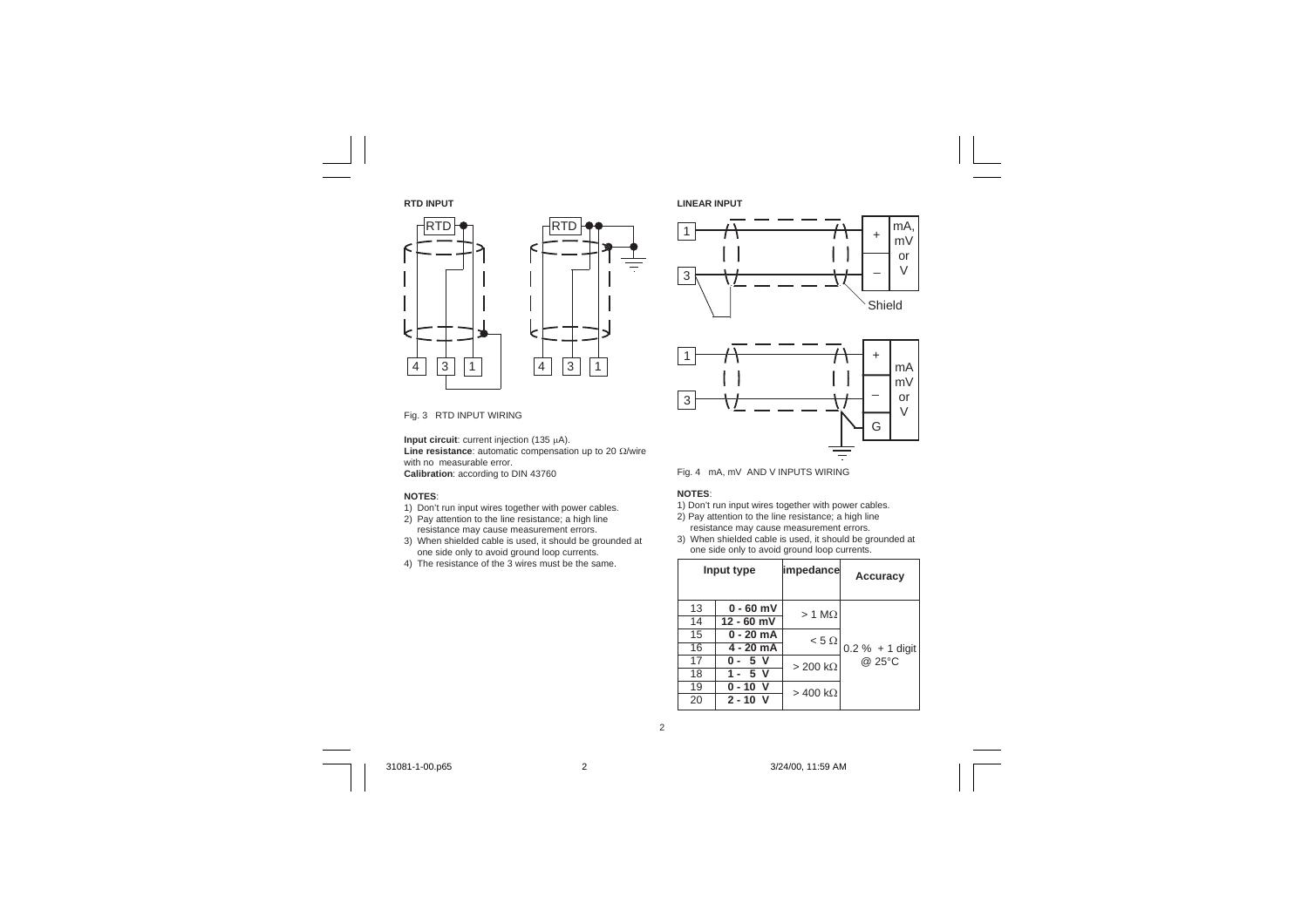#### **TX INPUT**  $\frac{1}{3}$   $\frac{1}{1}$  $1<sup>IN +</sup>$ 6 5 PWR  $+\frac{1}{\sqrt{2}}$ <br> $+\frac{1}{\sqrt{2}}$ transmitter **OUT** + OUT - PWR -AUX + AUX - 3  $1^{1N +}$ 6 5 PWR  $\frac{1}{\sqrt{3}}$ <br> $\frac{1}{\sqrt{3}}$ transmitter **TOUT**  $+$ GND IN - AUX + AUX - 3 1 6  $\frac{3}{5}$  AUX +<br> $\frac{1}{5}$  AUX +<br> $\frac{1}{5}$  aux +<br> $\frac{1}{5}$  aux +<br> $\frac{1}{5}$  aux +<br> $\frac{1}{5}$  aux + OUT OUT +  $IN +$ IN - AUX + AUX -

Fig. 5 TX INPUT WIRING

**NOTES**:

- 1) Don't run input wires together with power cables.
- 2) When shielded cable is used, it should be grounded at one side only and possibly to the terminal 6 of the
- instrument. 3) The impedance of the 20 mA input, is less than 5  $\Omega$ .
- 4) The auxiliary power supply (AUX) is rated:
	- 24 V DC  $(± 10%)$ , 25 mA maximum.
- 5) The auxiliary power supply (AUX) is NOT isolated from measuring input. A duble or reinforced isolation between instrument input and power line must be assured by the external transmitter.

#### **B) LOGIC INPUT** Safety note:

- 1) Do not run logic input wiring together with power
- cables.
- 2) Use an external dry contact capable to switch 0.5 mA, 5 V DC.
- 3) The instrument needs 100 ms to recognize a contact status variation.
- 4) The logic inputs are **NOT** isolated by the measuring input. A double or reinforced isolation between logic inputs and power line must be assured by the external elements.



#### Fig. 6 - LOGIC INPUT WIRING

This instrument is provided with 4 set points (SP, SP2, SP3 and SP4).

The set point selection is possible only by logic inputs 1 and 2 (terminals 6, 7 and 8).

| Logic input 1    | Logic input 2    | Op. Set point   |
|------------------|------------------|-----------------|
| open (6 - 7)     | open (6 - 8)     | SP              |
| open (6 - 7)     | closed $(6 - 8)$ | SP <sub>2</sub> |
| closed $(6 - 7)$ | open (6 - 8)     | SP <sub>3</sub> |
| closed $(6 - 7)$ | closed $(6 - 8)$ | SP <sub>4</sub> |

3

31081-1-00.p65 3 3/24/00, 11:59 AM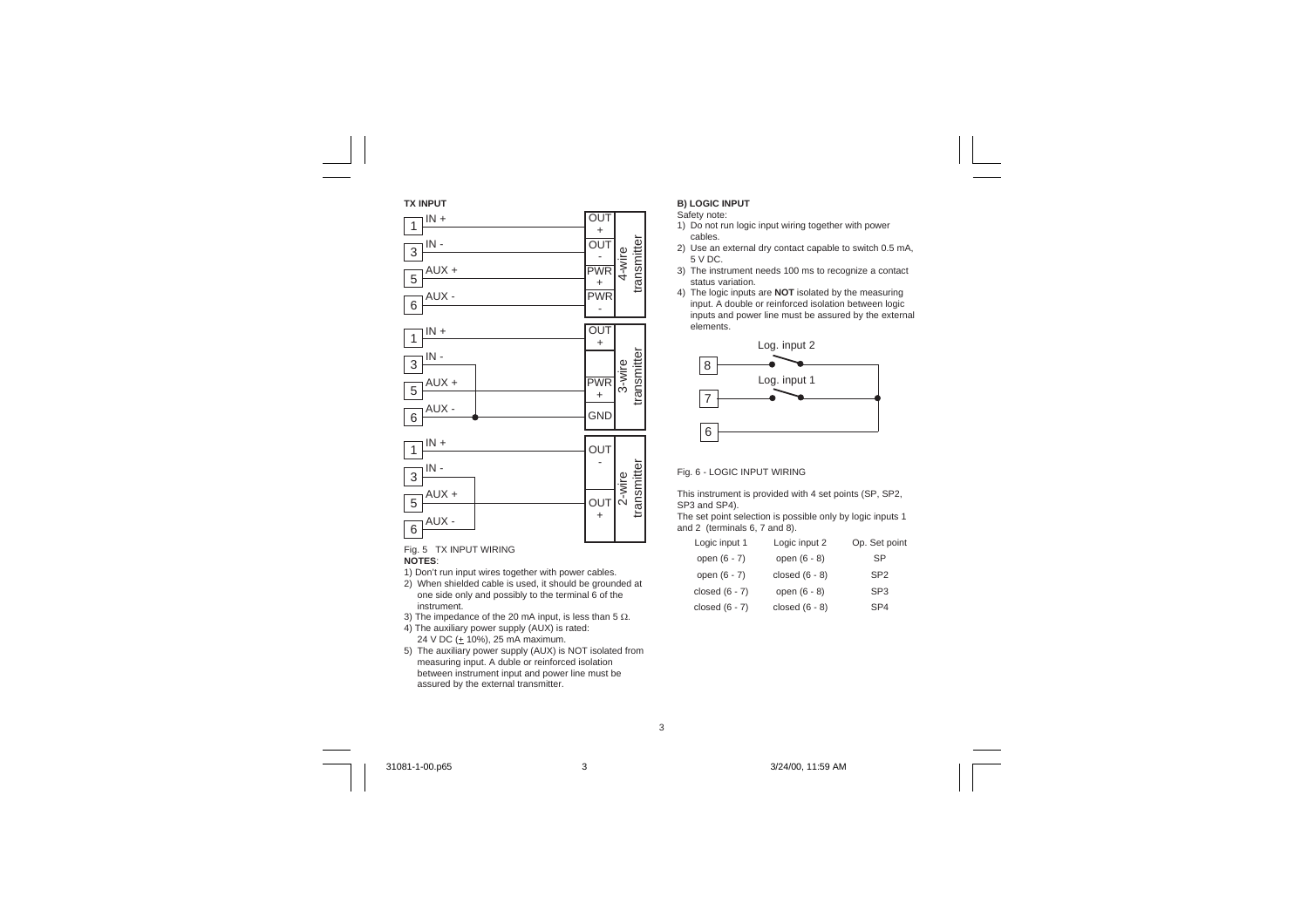**C) RELAY OUTPUTS**



Fig. 7 RELAY OUTPUTS WIRING

All relay outputs are protected by varistor against inductive load with inductive component up to 0.5 A. The contact rating of the OUT 2 is 3A/250V AC resistive load.

The contact rating of the OUT 3 and 4 is 2A/250V AC resistive load.

The number of operations is  $1 \times 10^5$  at specified rating. The following recommendations avoid serious problems which may occur, when using relay output for driving inductive loads.

#### NOTES:

- 1) To avoid electrical shock, connect power line at last. 2) For supply connections use No 16 AWG or larger wires
- rated for at last 75 °C.
- 3) Use copper conductors only.
- 4) Don't run input wires together with power cables.

#### **INDUCTIVE LOADS**

High voltage transients may occur when switching inductive loads. Through the internal contacts these transients may

introduce disturbances which can affect the performance of the instrument.

The internal protection (varistor) assures a correct protection up to 0.5 A of inductive component.

The same problem may occur when a switch is used in series with the internal contacts as shown in Fig. 8.



Fig. 8 EXTERNAL SWITCH IN SERIES WITH THE INTERNAL CONTACT

In this case it is recommended to install an additional RC network across the external contact as show in Fig. 10

The value of capacitor (C) and resistor (R) are shown in the following table.

| LOAD       | C              | R          | P   | <b>OPERATING</b> |
|------------|----------------|------------|-----|------------------|
| (mA)       | $(\mu F)$      | $(\Omega)$ | (W) | <b>VOLTAGE</b>   |
| $<$ 40     | $mA$ 0.047     | 100        | 1/2 | 260 V AC         |
| $<$ 150 mA | 0 <sub>1</sub> | 22         | 2   | 260 V AC         |
| < 0.5 A    | 0.33           | 47         | 2   | 260 V AC         |

Anyway the cable involved in relay output wiring must be as far away as possible from input or communication cables.

4

31081-1-00.p65 4 3/24/00, 11:59 AM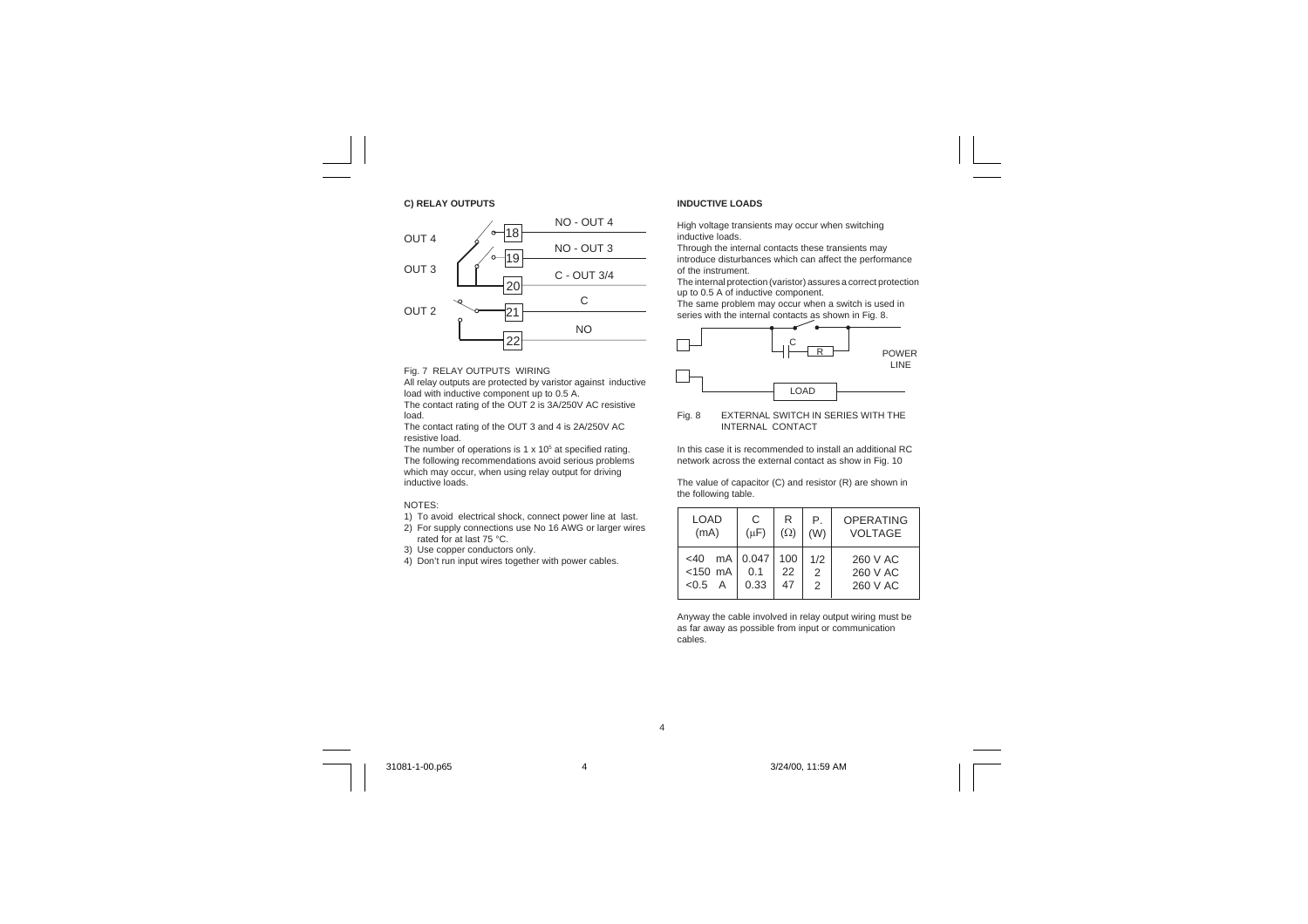#### **VOLTAGE OUTPUTS FOR SSR DRIVE**



Fig. 9 SSR DRIVE OUTPUT WIRING It is a time proportioning output. **Logic level 0**: Vout < 0.5 V DC. **Logic level 1**:  $24 V + 20 %$  @ 20 mA. Maximum current = 20 mA. **NOTE**: This output is not isolated. A duble or reinforced isolation between instrument output and power supply must be assured by the external solid state relay.

#### **LINEAR OUTPUT**

5

- This instrument is equipped with one isolated linear output (OUT 1) programmable as:
- 
- main output (heating or cooling) secondary output (cooling) analog retransmission of the measured value analog retransmission of the operative set point.
- 



Fig. 10 mA OUTPUT WIRING

Output type: isolated 0 - 20 or 4 - 20 mA programmable. Maximum load:  $500 \Omega$ . Resolution: - 0.1% when used as control output

- 0.05 % when used as analog retransmission.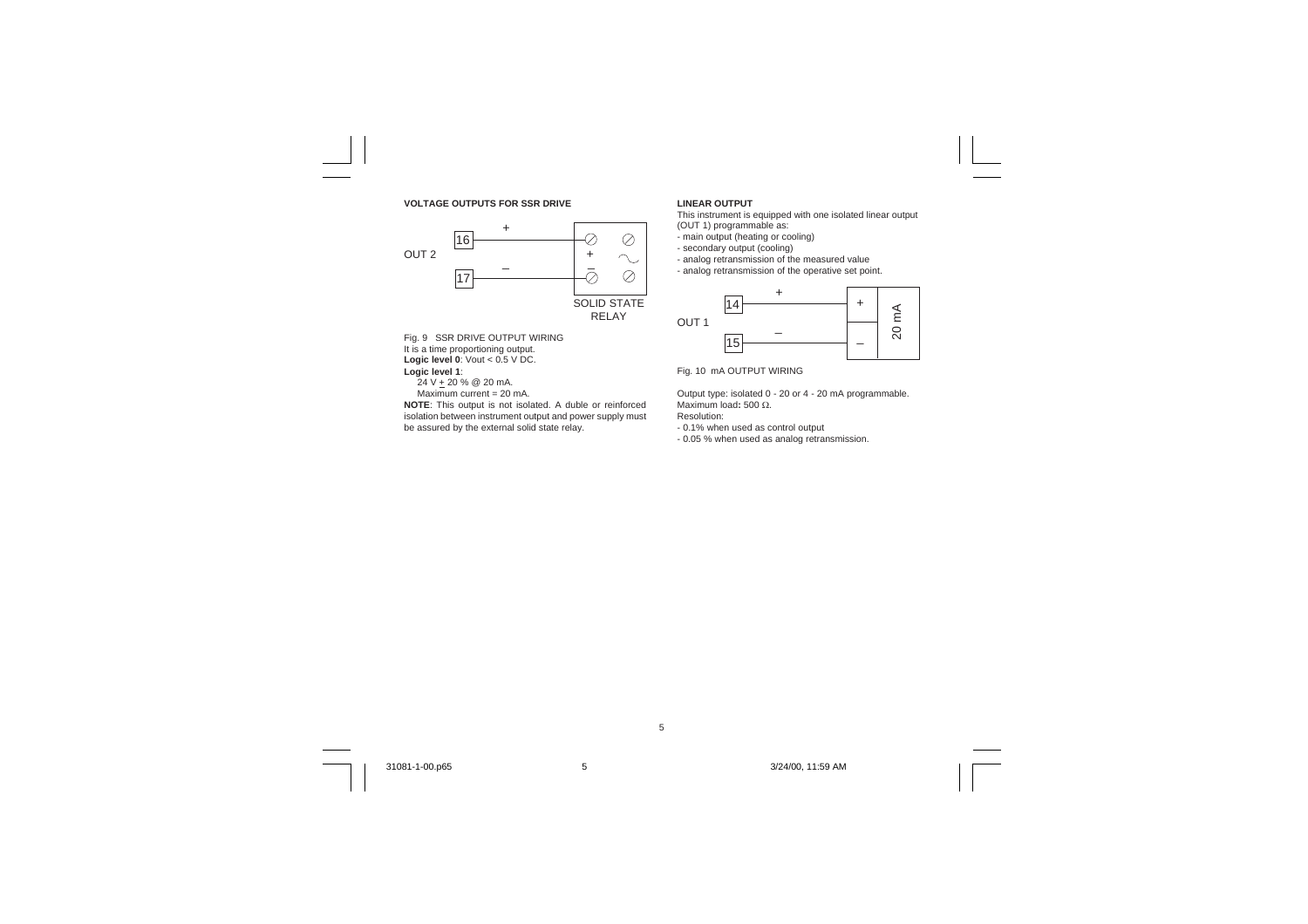#### **SERIAL INTERFACE**

RS-485 interface allows to connect up to 30 devices with one remote master unit.



#### Fig. 11 - RS-485 WIRING

The cable length must not exceed 1.5 km at 9600 BAUD. It is an isolated RS-485 interface. Interface type: isolated RS-485 Protocol types: MODBUS, JBUS, ERO polling/selecting. Baud rate: programmable from 600 to 19200 BAUD. Byte format: 7 or 8 bit programmable. Parity: even, odd or none programmable. Stop bit: one.

- Address:
- from 1 to 95 for ERO protocol
- from 1 to 255 for all the other protocols
- Output voltage levels: according to EIA standard.
- **NOTE**: The following report describes the signal sense of the voltage appearing across the interconnection cable as defined by EIA for RS-485. a) The " A " terminal of the generator shall be negative with respect to the " B " terminal for a binary 1 (MARK or OFF) state.
	- b) The " A " terminal of the generator shall be positive with respect to the " B " terminal for a binary 0 (SPACE or ON).

#### **D) POWER LINE WIRING**



Fig. 12 POWER LINE WIRING

#### **NOTE**:

- 1) Before connecting the instrument to the power line, make sure that line voltage corresponds to the descrtiption on the identification label.
- 2) To avoid electrical shock, connect power line at the end of the wiring procedure.
- 3) For supply connections use No 16 AWG or larger wires rated for at last 75 °C.
- 4) Use copper conductors only.
- 5) Don't run input wires together with power cables.
- 6) For 24 V DC the polarity is a do not care condition. 7) The power supply input is fuse protected by a sub
- miniature fuse rated T, 1A, 250 V. When fuse is damaged, it is advisable to verify the power supply circuit, so that it is necessary to send back the instrument to your supplier.
- 8) The safety requirements for Permanently Connected Equipment say:
- a switch or circuit-breaker shall be included in the building installation;
- It shall be in close proximity to the equipment and within easy to reach of the operator;
- it shall be marked as the disconnecting device for the equipment.
- **NOTE**: a single switch or circuit-breaker can drive more than one instrument.
- 9) When a neutral line is present, connect it to terminal 13.

#### 6

31081-1-00.p65 6 3/24/00, 11:59 AM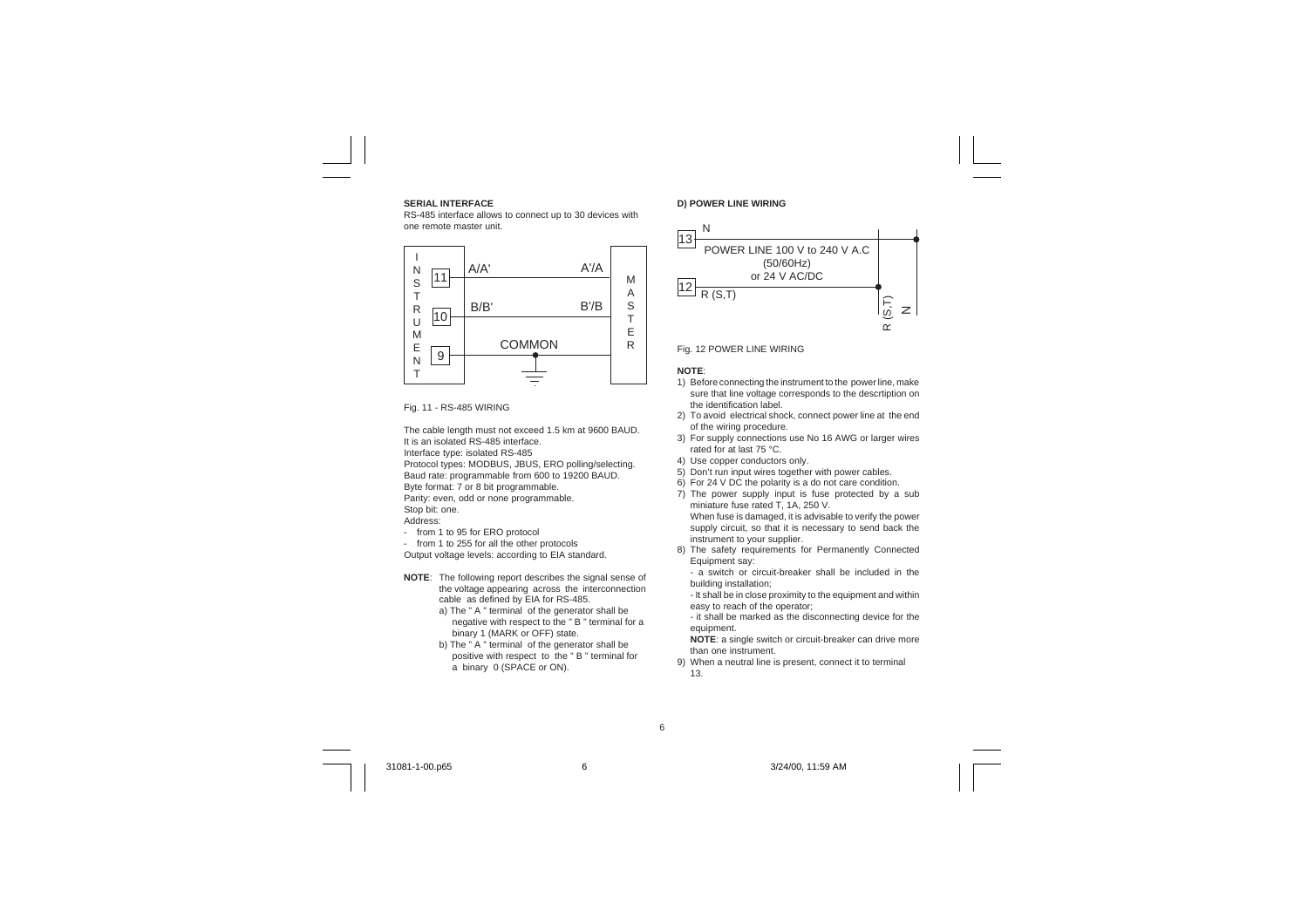#### **PRELIMINARY HARDWARE SETTINGS**

**How to remove the instrument from its case** 1) Switch off the instrument. 2) Push gently the lock A on the right.



3) While the lock A is maintained out, slide out the right side of the instrument.



4) Push gently the lock B on the left. 5) While the lock B is maintained out, slide out the instrument.



#### **INPUT TYPE SELECTION**

1) Remove the instrument from its case. 2) It is necessary to set J1 according to the desired input type as shown in the following figure.

| <b>INPUT</b>  |         |         | J <sub>1</sub> |         |          |
|---------------|---------|---------|----------------|---------|----------|
| <b>TYPE</b>   | $1 - 2$ | $3 - 4$ | $5 - 6$        | $7 - 8$ | $9 - 10$ |
| <b>TC-RTD</b> | open    | close   | open           | open    | open     |
| 60 mV         | open    | close   | open           | open    | open     |
| 5 V           | close   | open    | close          | open    | open     |
| 10V           | open    | open    | close          | open    | open     |
| 20 mA         | open    | open    | open           | close   | close    |

**NOTE** : the not used jumper can be positioned on pin 7-9.



Fig. 13

7

31081-1-00.p65 7 3/24/00, 11:59 AM

റ്ററി

 $\mathfrak{so}\longrightarrow$  only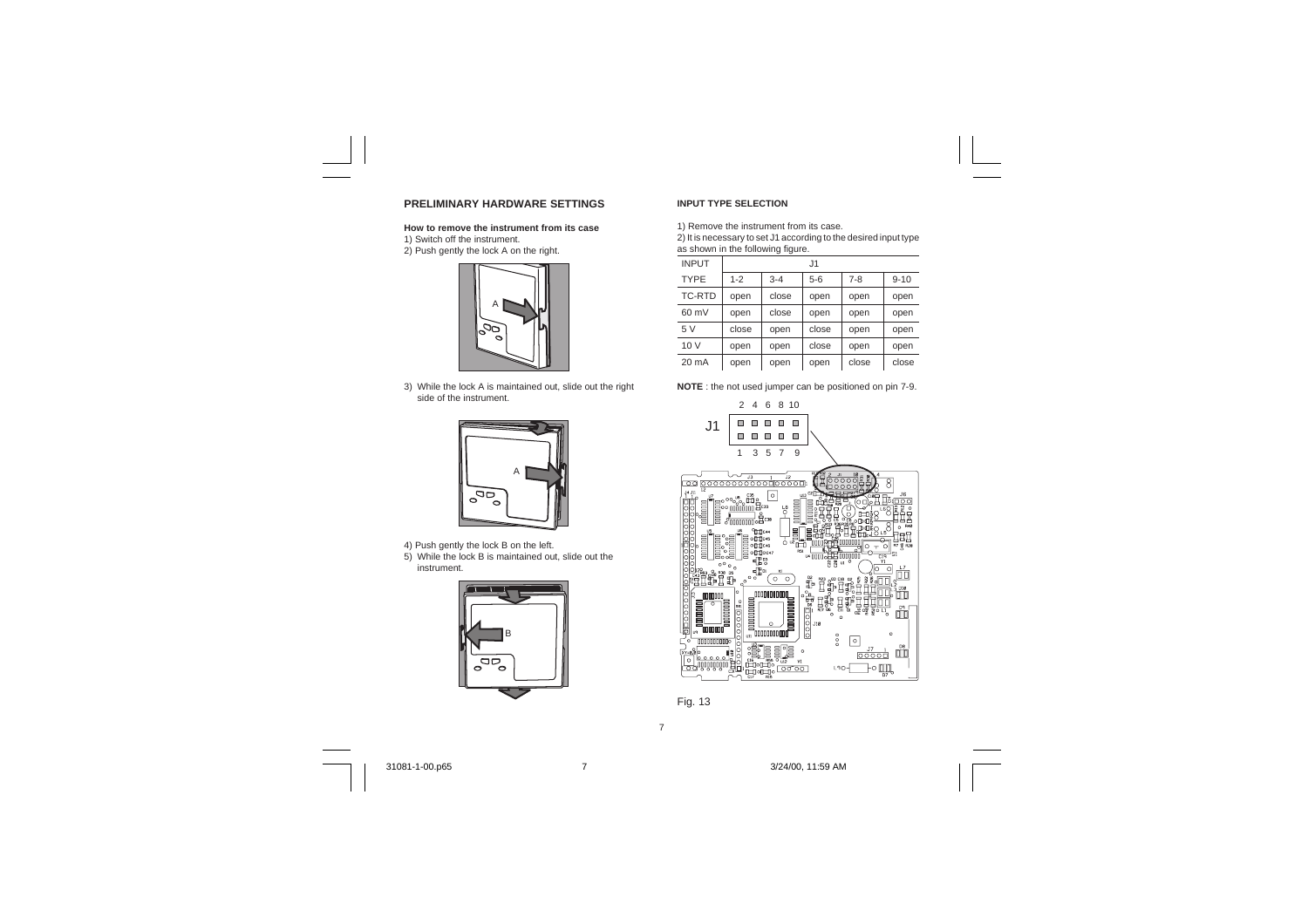#### **OPEN INPUT CIRCUIT**

This instrument is able to identify the open circuit for TC and RTD inputs.

The open input circuit condition for RTD input is shown by an "overrange" indication.

For TC input, it is possible to select overrange indication (standard) or underrange indication setting the CH102 and SH102 according to the following table:

| Overrange (STD) | $CH2 = close$ | $SH2 = open$  |
|-----------------|---------------|---------------|
| Underrange      | $CH2 = open$  | $SH2 = close$ |

Both pads are located on the soldering side of the CPU card



Fig. 14

#### **SELECTION OF THE OUTPUT 2 TYPE**

For the output 2 it is possible, by J303, to select the contact used (N.O. = 1-2 (STD) or N.C = 2-3) as shown



Fig. 15

- **GENERAL NOTES for configuration.**<br>FUNC = this will memorize the new value of the selected parameter and go to the next parameter (increasing order). MAN = this will scroll back the parameters without
- memorization of the new value.
- $\triangle$  = this will increase the value of the selected parameter
- $\bullet$  = this will decrease the value of the selected parameter.

8

#### 31081-1-00.p65 8 3/24/00, 11:59 AM

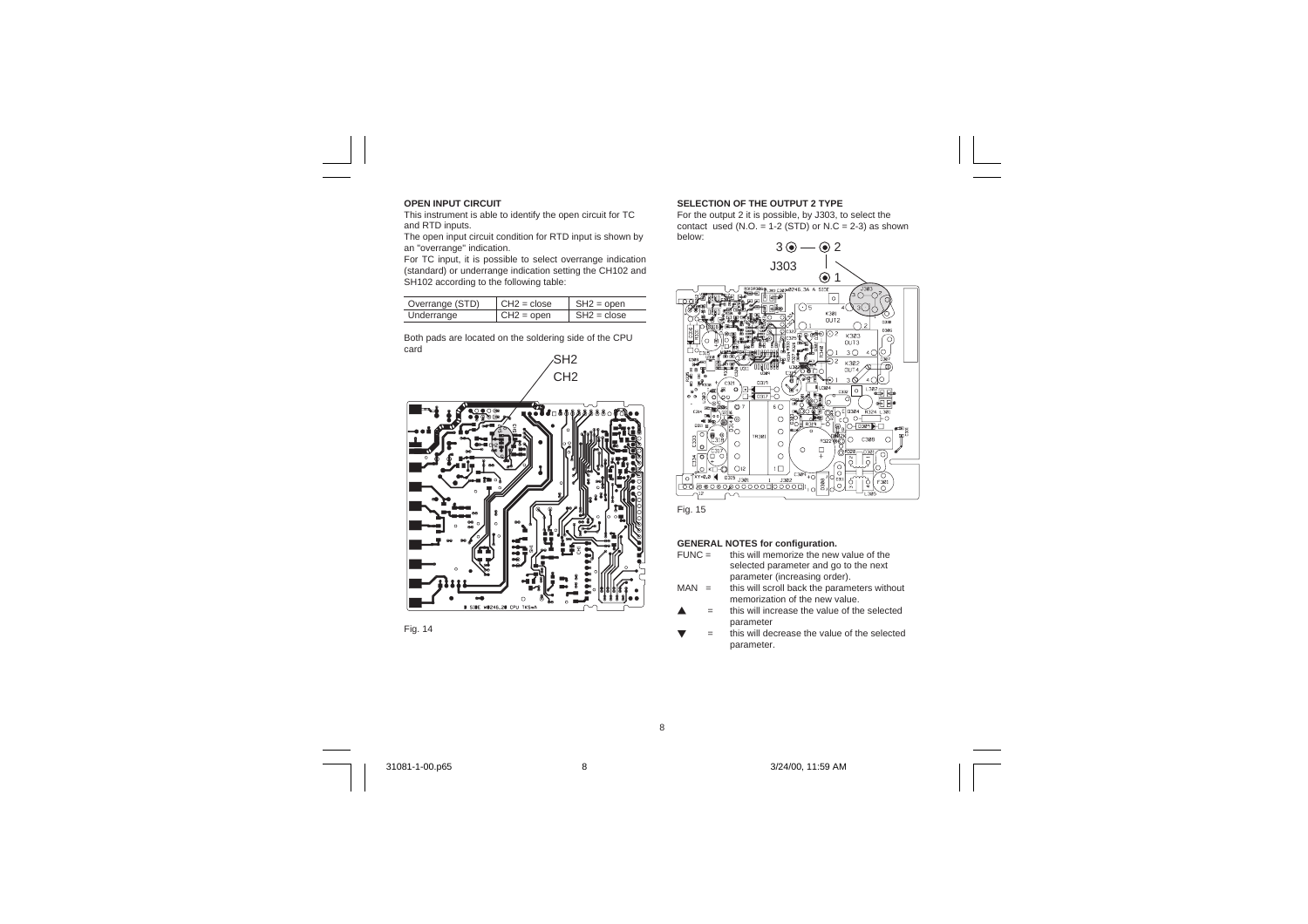#### **INSTRUMENT CONFIGURATION**

#### **Run time and configuration modes**

When the instrument is in run time mode and no modification parameter is in progress, the measured variable is shown on the upper display, while the set point is shown on the lower display (we define this condition "normal display mode").

#### **General note about graphic symbols used for mnemonic code visualization.**

The instrument displays some characters with special symbols.

The following table shows the correspondence between the symbols and the characters.

| symbol                             | character |
|------------------------------------|-----------|
| "ธิ"                               | k         |
| ى س                                | W         |
| "คิ"                               | m         |
| $\overline{\phantom{a}}$ .         | Z         |
| "H"                                | \/        |
| $\mathbf{m}_\perp$<br>$\mathbf{I}$ | . I       |

#### **CONFIGURATION PROCEDURE**

At power up, the instrument starts in the same mode (configuration or run time) it was prior to the power OFF.

When it is desired to go from run-time mode to configuration mode proceed as follows:

a) keep depressed the FUNC pusbutton and push the MAN pushbutton. Maintain the pressure on both pushbuttons for more than 4 seconds, the upper display will show:



The same indication will be shown when the instrument starts in configuration mode.

b) By the  $\triangle$  or  $\nabla$  key it is possible to select between:



 $\overrightarrow{a}$   $\overrightarrow{b}$  = (monitor) this selection allows to monitor but not to modify the value of all configuration parameters. = (modify) this selection allows to monitor and to modify the value of all configuration parameters.

c) Push the FUNC pushbutton.

#### **NOTES**:

- 1) During monitor mode, the instrument continues to operate as in run time mode and if no push-button is depressed for more than 10 s (or 30 s according to P39 [time out selection"]), the instrument returns automatically to the normal display mode.
- 2) When modify mode is started, the instrument stops the control and:
	- sets control outputs to OFF;
- sets alarms in no alarm condition;
- disables the serial link;
- the linear output is forced to 0 (also for 4-20 mA output)
- 3) If the configuration group is protected by security code the display will show:



9

By  $\blacktriangle$  and  $\nabla$  keys enter a value equal to the security code set for the configuration mode or the passepartout code (see appendix A.3). **Note:** the master key allows to enter in modify configuration parameters mode either if any other configuration security code is set or if the configuration parameters are always protected (P55 = 1). When it is desired to exit from configuration modify mode proceed as follows: a) Push "FUNC" or "MAN" push-button more times until the "C.End" parameter is displayed.

b) Pushing " $\blacktriangle$ " or " $\nabla$ " push-button select the "YES" indication.

31081-1-00.p65 9 3/24/00, 11:59 AM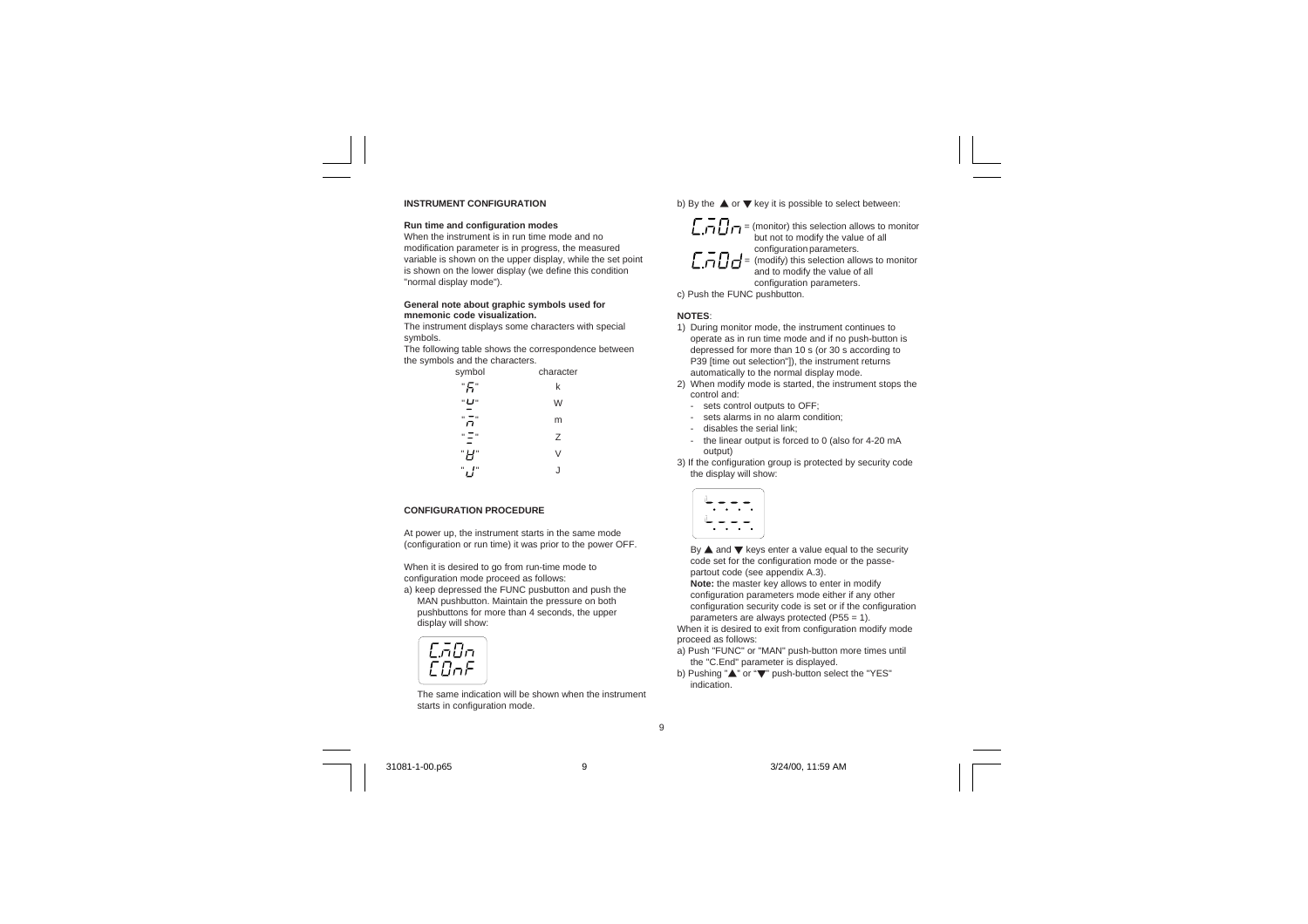c) Push "FUNC" push-button. The instrument ends the configuration modify mode, preforms an automatic reset and restarts in the run time mode.

#### **Pushbutton function during configuration mode**

- $FLINC =$  This will memorize the new value of the selected parameter and go to the next parameter (increasing order).
- $MAN =$  This will scroll back the parameters without memorization of the new value.
- $\triangle$  = This will increase the value of the selected parameter
- $\blacktriangledown$  = This will decrease the value of the selected parameter.

#### **CONFIGURATION PARAMETERS Notes:**

- 1) In the following pages we will describe all the parameters of the instrument but the instrument will show only the parameters related with the specific hardware and in accordance with the specific instrument configuration (i.e. setting OUT 3 (P12) = nonE, (not used), all the parameters related with this output will not be displayed).
- 2) During configuration mode, the lower display shows the mnemonic code of the selected parameter while the upper display shows the value or the status assigned to the selected parameter.

#### **dF.Cn = Load default configuration data**

Not available in monitor mode

- $OFF = No$  default data loading
- $tb.1 =$  Load table 1 default data loading (european)  $tb.2 =$  Load table 2 default data loading (american)
- For more details see appendix A.

## **SEr1 = Serial interface protocol**

 $OFF = No$  serial interface Ero = Polling/selecting ERO  $ñbUS = Modbus$ jbUS = Jbus

#### **SEr2 = Serial link device address**

Not available when SEr1 = OFF From 1 to 95 for ERO protocol From 1 to 255 for all the other protocols **NOTE**: the electrical characteristic of the RS 485 serial interface allows the connection of 31 devices maximum.

#### **SEr3 = Baud rate for serial link**

Not available when SEr1 = OFF From 600 to 19200 baud. **NOTE**: 19200 baud is shown on display as 19.20. **SEr4 = Byte format for serial link** Not available when SEr1 = OFF 7E = 7 bits + even parity (For ERO protocol only)  $70 = 7$  bits + odd parity (For ERO protocol only)  $8E = 8$  bits + even parity  $8O = 8$  bits + odd parity  $8 = 8$  bits without parity

#### **P1 - Input type and standard range**

| $= TC$ type<br>0              | L      | range | 0/            | +400.0 °C  |
|-------------------------------|--------|-------|---------------|------------|
| $= TC$ type<br>1              | L      | range | 0/            | +900 °C    |
| $= TC$ type<br>2              | J      | range | $-100.0 /$    | +400.0 °C  |
| 3<br>$= TC$ type              | J      | range | $-100/$       | +1000 $°C$ |
| $\overline{4}$<br>$= TC$ type | Κ      | range | $-100.0 /$    | +400.0 °C  |
| 5<br>$= TC$ type              | Κ      | range | $-100/$       | +1370 °C   |
| $= TC$ type<br>6              | T      | range | $-199.9/$     | +400.0 °C  |
| $= TC$ type<br>7              | Ν      | range | $-100/$       | +1400 °C   |
| $= TC$ type<br>8              | R      | range | 0/            | +1760 °C   |
| $= TC$ type<br>9              | S      | range | 0<br>$\prime$ | +1760 °C   |
| $10 = RTD$ type               | Pt 100 | range | $-199.9/$     | +400.0 °C  |
| $11 = RTD$ type               | Pt 100 | range | $-200/$       | +800 °C    |
| $12 = mV$                     | Linear | range | 0/            | 60 mV      |
| $13 = mV$                     | Linear | range | 12/           | 60 mV      |
| $14 = mA$                     | Linear | range | 0/            | 20 mA      |
| $15 = mA$                     | Linear | range | 4/            | 20 mA      |
| $16 = V$                      | Linear | range | 0/            | 5 V        |
| $17 = V$                      | Linear | range | 1/            | 5 V        |
| $18 = V$                      | Linear | range | 0/            | 10 V       |
| $19 = V$                      | Linear | range | 2/            | 10 V       |
| $20 = TC$ type                | L      | range | 0/            | +1650 °F   |
| $21 = TC$ type                | J      | range | $-150/$       | +1830 °F   |
| $22 = TC$ type                | κ      | range | $-150/$       | +2500 °F   |
| $23 = TC$ type                | T      | range | $-330/$       | +750 °F    |

10

31081-1-00.p65 10 3/24/00, 11:59 AM

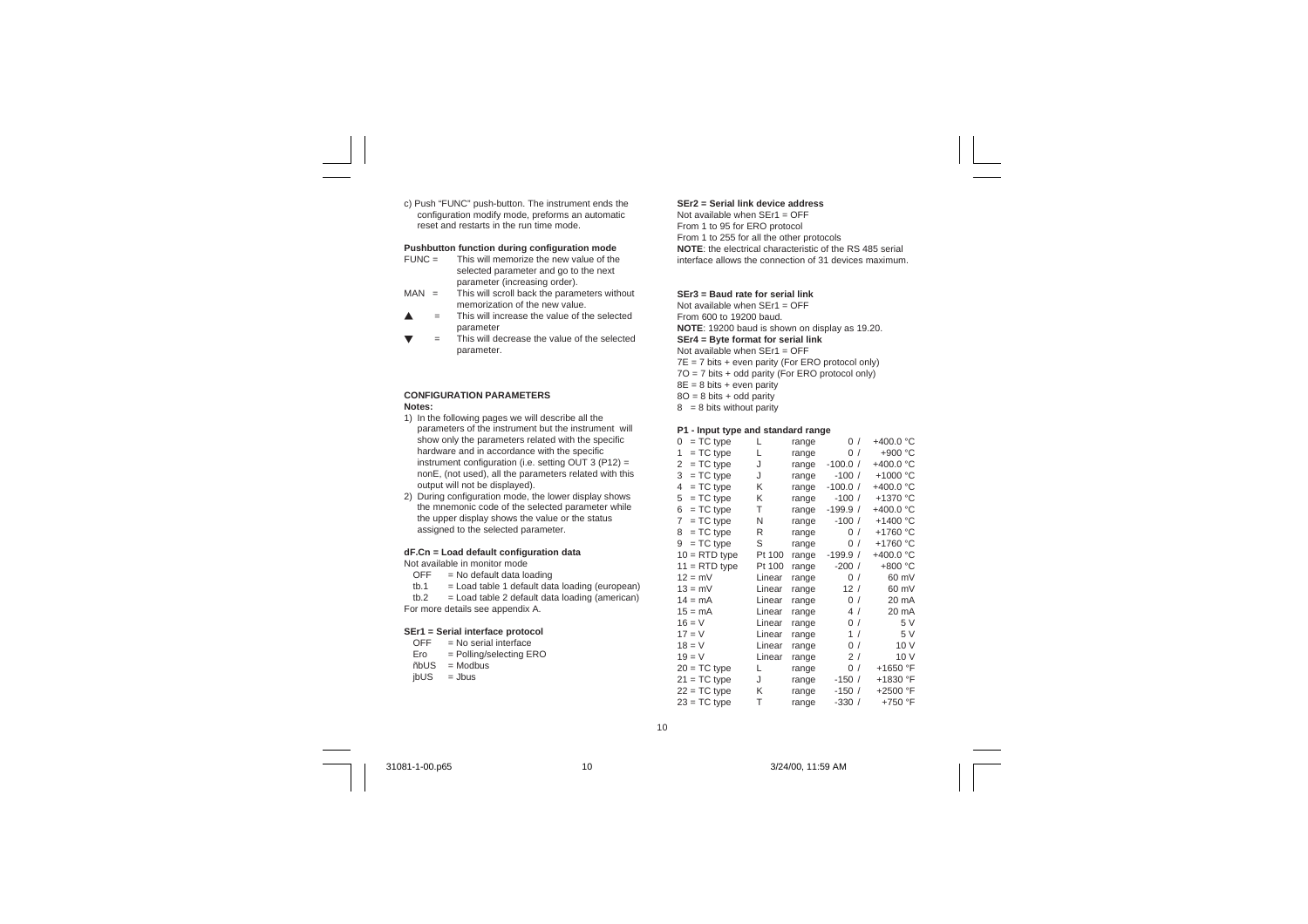24 = TC type N range -150 / +2550 °F  $25 = TC$  type R range 0 /  $+3200$  °F<br> $26 = TC$  type S range 0 /  $+3200$  °F  $26 = TC$  type S range 27 = RTD type Pt 100 range -199.9 / +400.0 °F 28 = RTD type Pt 100 range -330 / +1470 °F **NOTE:** selecting  $P1 = 0, 2, 4, 6, 10$  or 27, the instrument set automatically  $P44 = P45 = F$ Ltr. For all the remaining ranges it will set  $P44 = P45 = n$ OFL.

#### **P2 = Decimal point position**

This parameter is available only when a linear input is selected (P1 = 12, 13, 14, 15, 16, 17, 18 or 19).

- $---$ . = No decimal figure.
- $--- -$  = One decimal figure.
- $--- - -$  = Two decimal figures.
- $-$ .  $-$  = Three decimal figures.

#### **P3 = Initial scale value**

For linear inputs it is programmable from -1999 to 4000. For TC and RTD input it is programmable within the input range.

**Notes:**

1) When this parameter is modified, rL parameter will be re-aligned to it.

2) If a linear input is selected, the value of this parameter can be greater than P4 in order to get a reverse readout.

#### **P4 = Full scale value**

For linear inputs it is programmable from -1999 to 4000. For TC and RTD inputs, it is programmable within the input range.

**Notes:**

- 1) When this parameter is modified, rH parameter will be re-aligned to it.
- 2) If a linear input is selected, the value of this parameter can be smaller than P3 in order to get a reverse readout.

The initial and full scale values determine the input span which is used by the PID algorithm, the SMART and the alarm functions.

**NOTE**: the minimum input span (S = P4 - P3), in absolute value, should be set as follows: - For linear inputs, S > 100 units.

- For TC input with °C readout, S > 300 °C.
- For TC input with  ${}^{\circ}$ F readout, S  $\geq$  550  ${}^{\circ}$ F.
- For RTD input with °C readout, S > 100 °C.
- For RTD input with  ${}^{\circ}$ F readout,  $S > 200$   ${}^{\circ}$ F.

#### **P5 = Output 1 function**

- $rEv = Out 1$  used as control output with reverse action (heating).
- $dir = Out 1$  used as control output with direct action (cooling).
- $Pv.r$ t = Out 1 retransmits the process variable.
- $SP.rt = Out 1$  retransmits the operative set point.

#### REVERSE ACTION DIRECT ACTION



#### **P6 = Output 1 type**

 $0 - 20 =$  output 1 type  $0 - 20$  mA  $4 - 20 =$  output 1 type  $4 - 20$  mA

#### **P7 = Retransmission - Initial scale value**

P7 is available only when P5 = Pv.rt or SP.rt. Range: from -1999 to 4000.

#### **P8 = Retransmission - Full scale value**

P8 is available only when P5 = Pv.rt or SP.rt. Range: from -1999 to 4000.

#### **P9 = Output 2 function.**

 $none = output not used.$ 

11

 $rEv$  = Out 2 is used as control output with reverse action (heating).

31081-1-00.p65 11 3/24/00, 11:59 AM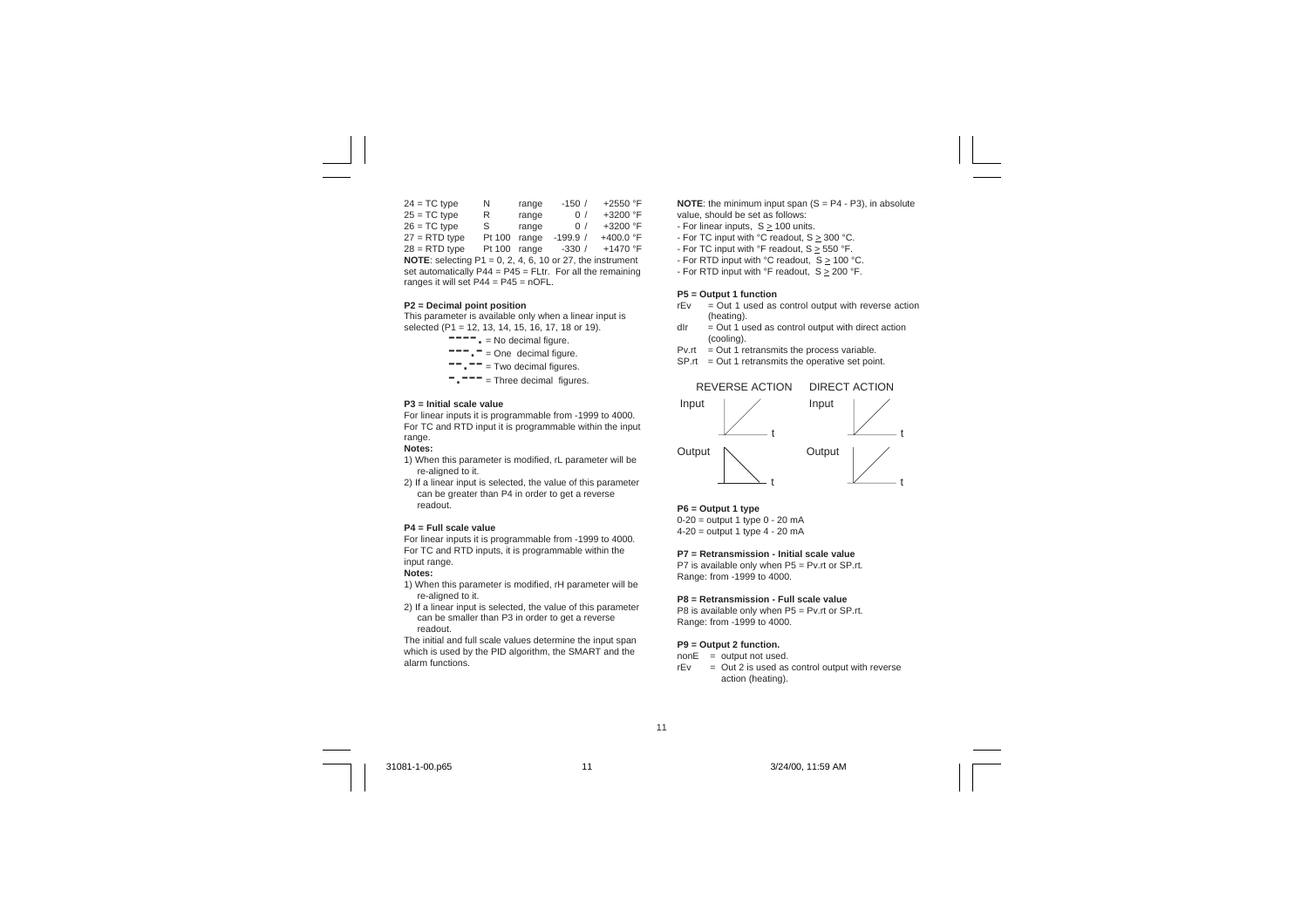- $dir = Out 2$  is used as control output with direct action (cooling).
- AL1.P = it is used as Alarm 1 output and the alarm 1 is programmed as process alarm.
- $AL1.b = it is used as Alarm 1 output and the alarm 1 is$ programmed as band alarm.
- AL1.d =it is used as Alarm 1 output and the alarm 1 is programmed as deviation alarm.

#### **NOTES**:

- Setting P9 = rEv, the "out 2cycle time" (Cy2) will be forced to:<br> $15$  seconds when P10 = rFI 15 seconds when  $P10 = rEL$
- 4 seconds when  $P10 = SST$
- Setting P9 = dir, the "out 2cycle time" (Cy2) will be forced to: 10 seconds when P25 = AIr
	- 4 seconds when  $P25 = OIL$ 2 seconds when P25 = H2O

#### **P10 = Output 2 type**

This parameter is skipped when P9=nonE. rEL = Relay SSr = SSR **NOTES**: When P9=rEv and P10 = rEL, the "out 2cycle time" (Cy2) will be forced to 15 seconds When P9=rEv and P10 = SSr, the "out 2cycle time" (Cy2) will be forced to 4 seconds

#### **P11 = Alarm 1 operating mode**

- Available only when  $P9 = AL1.P$ , AL1, b or AL1.d.
- H.A. = High alarm (outside for band alarm) with automatic reset.
- L.A. = Low alarm (inside for band alarm) with automatic reset.
- H.L. = High alarm (outside for band alarm) with manual reset (latched).
- L.L. = Low alarm (inside for band alarm) with manual reset(latched).

#### **P12 = Output 3 function**

- $none = output not used.$
- $rEv$  = Out 3 is used as control output with reverse action (heating).
- $dir = Out 3$  is used as control output with direct action (cooling).
- $AL2.P = it is used as Alarm 2 output and the alarm 2 is$ programmed as process alarm. AL2.b = it is used as Alarm 2 output and the alarm 2 is
- programmed as band alarm.
- AL2.d =it is used as Alarm 2 output and the alarm 2 is programmed as deviation alarm. **NOTE**:

- Setting P12 = rEv, the "out 3 cycle time" (Cy3) will be forced to 15 seconds
- Setting P12 = dir, the "out 3 cycle time" (Cy3) will be forced to:  $10$  seconds when P25 = AIr 10 seconds when  $P25 = \text{Alr}$ 4 seconds when P25 = OIL 2 seconds when P25 = H2O

#### **NOTES to P5, P9 and P12 relation.**

- 1) Only 1 of the 3 outputs can be configured as "rEv".
- 2) Only 1 of the 3 outputs can be configured as "dir".
- 3) When none of the 3 outputs is configured as control output the instrument will operate as a standard indicator.

#### **P13 = Alarm 2 operating mode**

Available only when P12 = AL2.P, AL2.b or AL2.d. H.A. = High alarm (outside for band alarm) with automatic reset.

- L.A. = Low alarm (inside for band alarm) with automatic reset.
- H.L. = High alarm (outside for band alarm) with manual reset(latched).
- $L.L. =$  Low alarm (inside for band alarm) with manual reset(latched).

## **P14 = Output 4 function**

- $none = output not used.$
- AL3.P = it is used as Alarm 3 output and the alarm 3 is programmed as process alarm.
- $AL3.b = it$  is used as Alarm 3 output and the alarm 3 is programmed as band alarm.
- AL3.d =it is used as Alarm 3 output and the alarm 3 is programmed as deviation alarm.

**NOTE**: The alarm 3 and the "Loop break alarm" are in OR condition on the same output (OUT 4).

12

31081-1-00.p65 12 3/24/00, 11:59 AM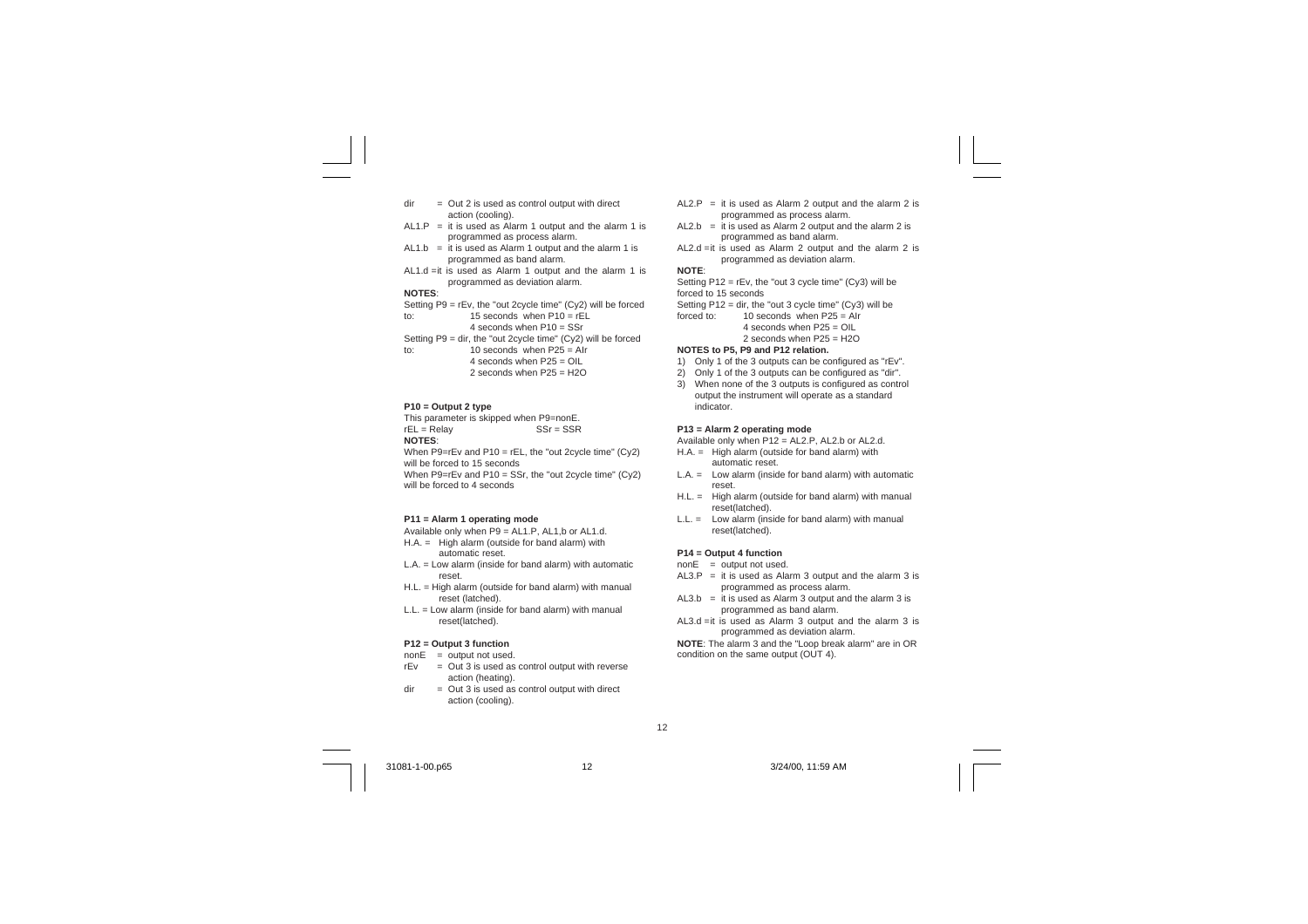#### **P15 = Alarm 3 operative mode**

Available only when P14 = AL3.P, AL3.b or AL3.d or P51=Enb or EnbO.

- H.A. = High alarm (outside for band alarm) with automatic reset.
- $L.A. =$  Low alarm (inside for band alarm) with automatic reset.
- H.L. = High alarm (outside band ) with manual reset(latched).
- $L.L. =$  low alarm (inside band ) with manual reset(latched).

**NOTE:** The Loop break alarm assumes the same alarm reset type selected with P15 parameter.

#### **P16 = Programmability of the alarm 3.**

Available only when P14 = AL3.P, AL3.b or AL3.d. OPrt = Alarm 3 threshold and hysteresis are

- programmable in operating mode. COnF = Alarm 3 threshold and hysteresis are
- programmable in configuration mode.

#### **P17 = Alarm 3 threshold value**

Available only when P14 = AL3.P, AL3.b or AL3.d and  $P16 = COPF$ 

- Range: For process alarm within the range limits (P3  $P(4)$ For band alarm - from 0 to 500 units.
	- For deviation alarm from -500 to 500 units

#### **P18 = Alarm 3 hysteresis value**

Available only when P14 = AL3.P, AL3.b or AL3.d and  $P16 = COMF.$ 

Range: from 0.1% to 10.0 % of the span selected with P3 and P4 parameters or 1LSD.

#### **P19 = Threshold of the "Soft Start" function.**

Threshold value in eng. units, to initiate the "Soft start" function (output power limiting) at start up. Range : within the readout span. **NOTES**:

- 1) This threshold value will not be taken into account when  $tOL = InF$  (power limiting ever active).
- 2) When it is desired to disable the soft start function, set P19 equal to the lower readout value or set the OLH parameter equal to 100.0% (no power limiting).

#### **P20 = Security code for run time parameters**

- 0 = No parameter protection. The device is always in unlock condition and all parameters can be modified.
- $1 =$  The device is always in lock condition and no one of the parameters (exception made for set points SP, SP2, SP3, SP4 and alarm manual reset) can be modified (for SMART status see P35 parameter).
- From 2 to 4999 = This combination number is a secret value to be used, in run time (see nnn parameter) to put device in lock/unlock condition. For the four set points and manual reset of the alarms, the lock/unlock condition has no effect (for SMART status see P35).
- From 5000 to  $9999 =$  This combination number is a secret value to be used, in run time (see nnn parameter) to put device in lock/unlock condition. For the four set points, AL1, AL2, AL3 and manual reset of the alarms, the lock/unlock condition has no
- effect (for SMART status see P35). **NOTE:**when safety lock is selected, the secret value can not be displayed again and the display will show 0, 1, SFt.A (when P20 is encompassed between 2 and 4999) or SFt.b (when P20 is encompassed between 5000 and 9999).

#### **P21 = Power output of the main control output**

This parameter is skipped when no one of the output is configured as control output.

- $n$ orL = the power output assigned to the main control output is the result of the PID algorithm.
- cñPL <sup>=</sup> the power output assigned to the main control output is the complement of the PID result (100 value calculated by PID algorithm).

#### **P22 = Power output displayed for the main control output.**

This parameter is skipped when no one of the output is configured as control output.  $n$ or $L =$  the display will show the result of the PID

- algorithm calculated for the main control output.
- cñPL= the display will show the complement to the result of the PID algorithm calculated for the main control output (100 - value calculated by PID algorithm).

13

31081-1-00.p65 13 3/24/00, 11:59 AM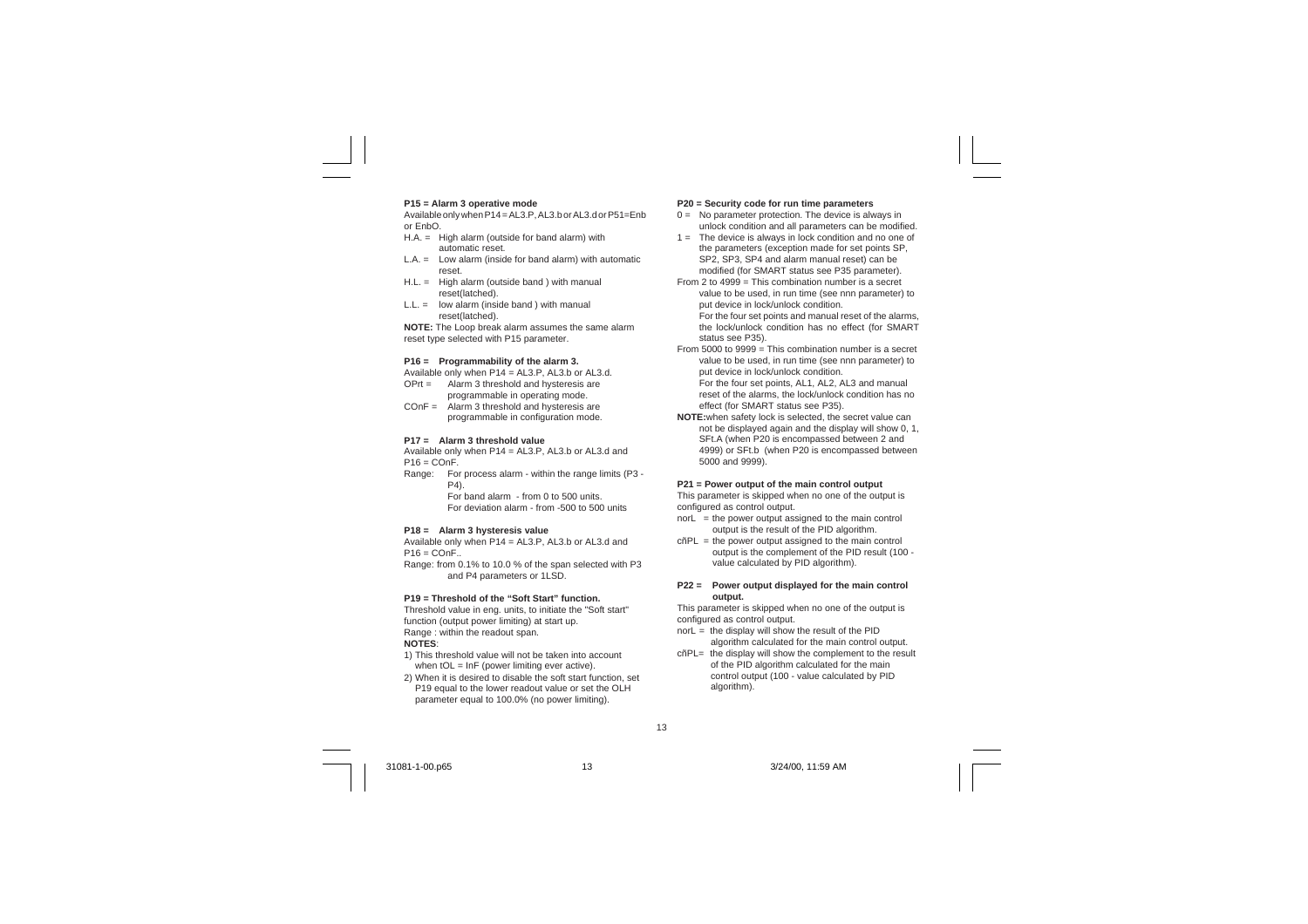#### **P23 = Power output of the secondary control output (cooling)**

This parameter is available only when two control outputs are programmed.

It is applied to the control output with direct action. nor $L =$  the power output assigned to the secondary

control output is the result of the PID algorithm.  $cñPL$  = the power output assigned to the secondary control output is the complement of the PID result

(100 - value calculated by PID algorithm).

#### **P24 = Power output displayed for the secondary control output (cooling)**

This parameter is available only when two control outputs are programmed.

It is applied to the control output with direct action.

norL <sup>=</sup> the display will show the result of the PID algorithm calculated for the secondary control

output.

cñPL= the display will show the complement to the result of the PID algorithm calculated for the secondary control output (100 - value calculated by PID algorithm).

#### **P25 = Cooling media.**

Available only when two control outputs are programmed.  $Alr = Air$  $OIL = Oil$ 

H2O = Water

Changing P25 parameter, the instrument forces the cycle time and relative cooling gain parameter to the default value related with the chosen cooling media.

When  $P25 = Alr - CYx = 10$  s and  $rC = 1.00$  $P25 = OIL - CYx = 4 s and rC = 0.80$  $P25 = H2O - CYx = 2 s$  and  $rC = 0.40$ 

#### **P26 = Relative cooling gain calculated by SMART function.**

This parameter is present only when two control outputs are programmed. OFF = SMART algorithm does not calculate the rC parameter value On = SMART calculates the rC parameter value.

#### **P27 = Alarm 1 action**

Available only when P9 = AL1.P, AL1.b or AL1.d.  $dir = direct (relay *energized* in alarm condition)$  $rEV =$  reverse (relay de-energized in alarm condition)

#### **P28 = Alarm 1 stand-by function (mask)**

Available only when P9 = AL1.P, AL1.b or AL1.d. OFF = stand-by function disabled  $On = stand-bv$  function enabled **NOTE**: If the alarm is programmed as band or deviation alarm, this function masks the alarm condition after a set point change or at the instrument start-up until the process variable reaches the alarm threshold plus or minus hysteresis. If the alarm is programmed as a process alarm, this function masks the alarm condition at instrument start-up until process variable reaches the alarm threshold plus or minus hysteresis.

#### **P29 = Alarm 2 action**

Available only when P12 = AL2.P, AL2.b or AL2.d.  $dir = direct (relay \, energized \, in \, alarm \, condition)$  $rEV$  = reverse (relay de-energized in alarm condition)

#### **P30 = Alarm 2 stand by function (mask)**

Available only when P12 = AL2.P, AL2.b or AL2.d.  $OFF =$  Stand by disabled On = Stand by enabled

#### **P31 = Alarm 3 action**

Available only when P14 is different from nonE and P51 is different from diS. dir <sup>=</sup> direct (relay energized in alarm condition)  $rEV =$  reverse (relay de-energized in alarm condition)

#### **P32 = alarm 3 stand by function (mask)**

Available only when P14 is different from nonE.  $OFF =$  Stand by disabled On = Stand by enabled

#### **P33 = OFFSET applied to the measured value**

This will set a constant OFFSET throughout the readout range. It is skipped for linear inputs. - For readout ranges with decimal figure, P33 is programmable from -19.9 to 19.9.

14

31081-1-00.p65 14 3/24/00, 11:59 AM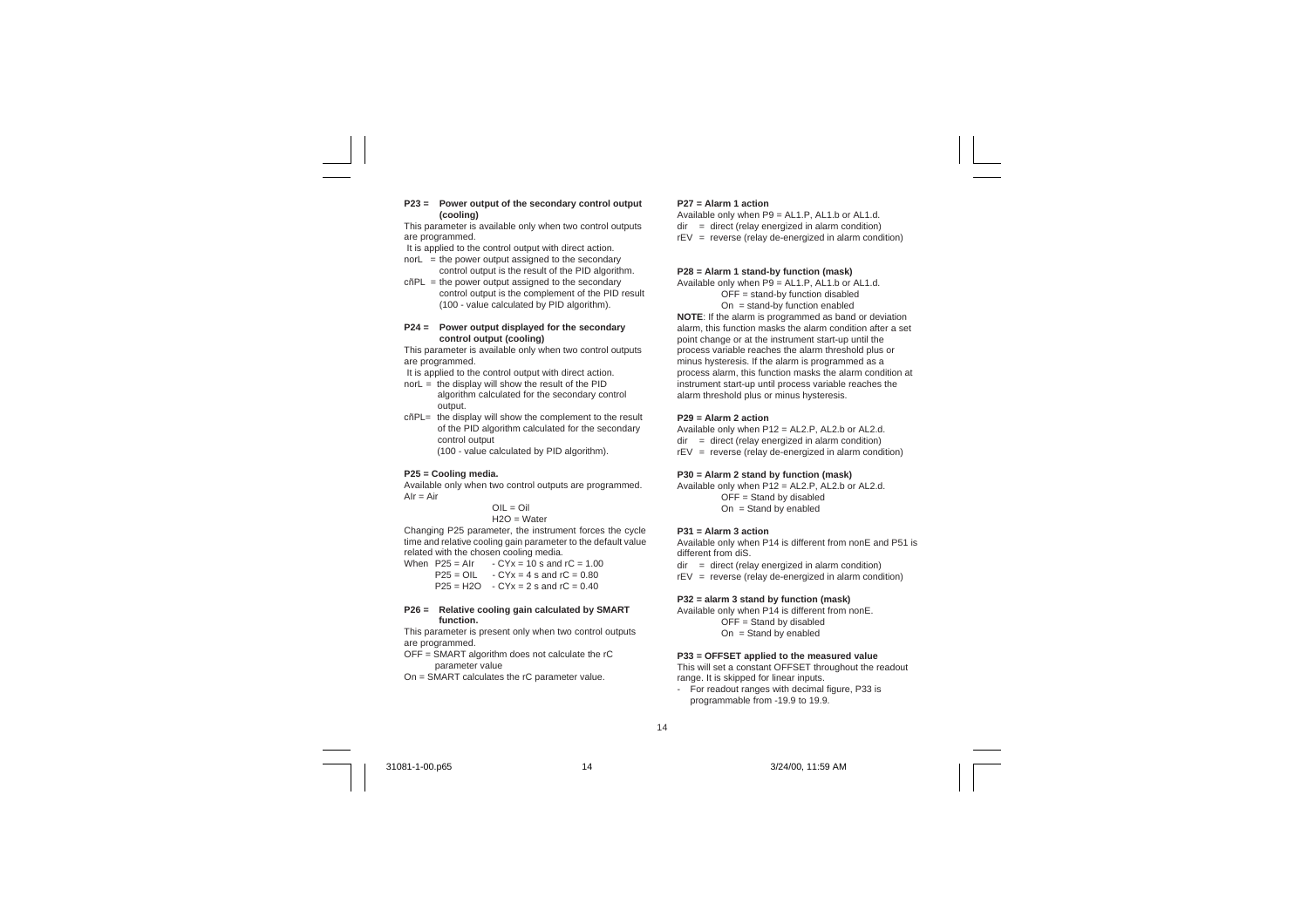#### - For readout ranges without decimal figure, P33 is programmable from -199 to 199.



#### **P34 = Displayable protected parameters**

This parameter is skipped when P20 = 0.

- OFF = Protected parameters cannot be displayed. On = Protected parameter can be displayed.
- 

#### **P35= SMART function**

This parameter is skipped when no one of the output is configured as control output.

- 0 = SMART function disabled.
- 1 = The SMART enable/disable is NOT protected by safety lock.
- 2 = The SMART enable/disable is under safety lock protection.

#### **P36 = Maximum value of the proportional band calculated by the SMART algorithm.**

This parameter is skipped when no one of the output is configured as control output or P35 =0. This parameter is programmable from P37 value to 200.0 %.

#### **P37 = Minimum value of the proportional band calculated by the SMART algorithm.**

This parameter is skipped when no one of the output is configured as control output or P35 =0. It is programmable from 1.0% to P36 value.

#### **P38 = Minimum value of the integral time calculated by the SMART algorithm.**

This parameter is skipped when no one of the output is configured as control output or P35 =0. It is programmable from 00.01[mm.ss] to 02.00 [mm.ss].

#### **P39 = MANUAL function**

This parameter is skipped when no one of the output is configured as control output.

- $OFF =$  manual function is disabled
- On = manual function can be enabled/disabled by MAN pushbutton or serial link.

#### **P40 = Device status at instrument start up.**

This parameter is skipped when no one of the output is configured as control output or P39 =OFF.

- 0 = The instrument starts in AUTO mode.
- $1 =$  It starts in manual mode with power output = 0
- $2 =$  It starts in the same way it was prior to the power shut down (if in manual mode the power output is set to zero).
- $3 =$  It starts in the same way it was prior to the power shut down (if in manual mode the power output will be the last value prior to power shut down).

#### **P41 = Timeout selection**

This parameter allows to set the time duration of the timeout for parameter setting used by the instrument during the operating mode. tn.  $10 = 10$  seconds tn.  $30 = 30$  seconds

#### **P42 = Conditions for output safety value**

This parameter is skipped when no one of the output is configured as control output.

- $0 = No$  safety value (see "Error Messages" chapter)
- 1 = Safety value applied when overrange or underrange condition is detected.
- 2 = Safety value applied when overrange condition is detected.
- 3 = Safety value applied when underrange condition is detected.

15

31081-1-00.p65 15 3/24/00, 11:59 AM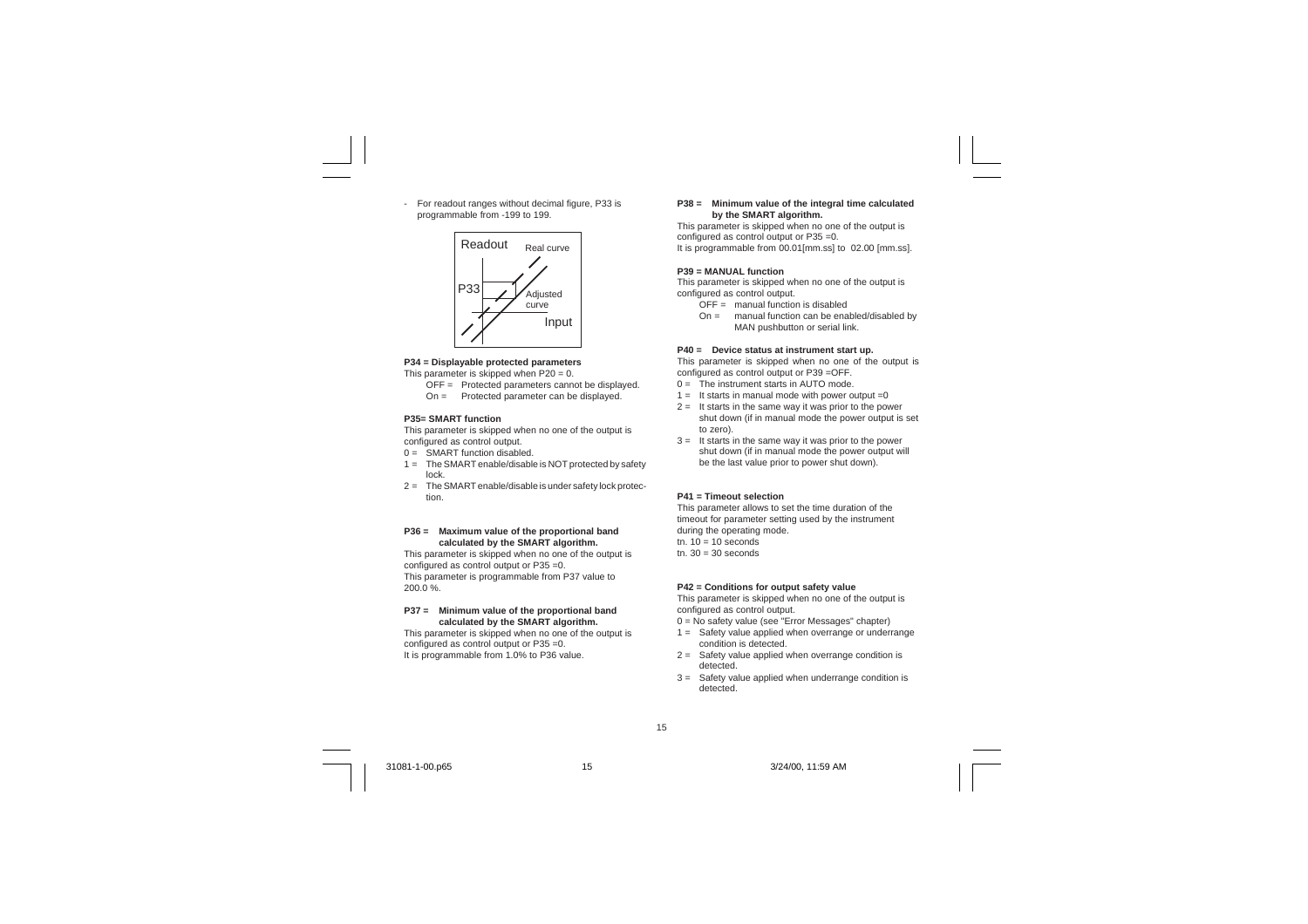#### **P43 = Output safety value**

This parameter is skipped when no one of the output is configured as control output or P42 = 0. It can be set

- from 0 to 100 % when one control output is selected - from -100 % to 100 % when two control outputs are selected

**P44 = Digital filter on the measured value**

It is possible to apply to the displayed value a digital filter of the first order with a time constant equal to : - 4 s for TC and RTD inputs - 2 s for linear inputs noFL. = no filter  $Fltr = filter enabled$ 

## **P45 = Digital filter on the retransmitted value**

This parameter is available only when P5 = Pv.rt. It is possible to apply to the retransmitted value a digital filter of the first order with a time constant equal to: - 4 s for TC and RTD inputs - 2 s for linear inputs  $n \circ Fl = n \circ filter$ FLtr = filter enabled

#### **P46 = Control action type.**

This parameter is skipped when none of the output is configured as control output.

Pid = The instrument operates with a PID algorithm.  $Pi = The instrument operates with a PI algorithm.$ 

# **P47 - Set point access**

- 0 only SP is accessible.
- 1 only SP and SP2 are accessible.<br>2 all 4 set points are accessible.
- all 4 set points are accessible.

#### **P48 = Extension of the anti-reset-wind up**

Range: from -30 to +30 % of the proportional band. **NOTE**: a positive value increases the high limit of the antireset-wind up (over set point) while a negative value decreases the low limit of the anti-reset-wind up (under set point).

#### **P49 = Set point indication**

- $Fn.SP =$  during operative mode, when the instrument performs a ramp, it will show the final set point .<br>value.
- $OP.SP =$  during operative mode, when the instrument performs a ramp, it will show the operative set point.

#### **P50 = Operative set point alignment at instrument start up**

 $0 = At$  start up the operative set point will be aligned to the set point selected according to the digital input status.

 $1 = At start$  up the operative set point will be aligned to the measured value, the selected set point value will be reached by the programmed ramp (see Grd1 and Grd2 operative parameters).

**NOTE**: if the instrument detects an out of range or an error condition on the measured value it will ever operate as described for P50 = 0.

#### **P51 = "Loop break alarm" function.**

- dIS = Alarm not used
- Enb = The alarm condition of the "Loop break alarm" (LBA) will be shown by the OUT 4 LED only.
- EnbO = The alarm condition of the "Loop break alarm" (LBA) will be shown by the OUT 4 LED and by the OUT 4 relay status.

**NOTES**:

- 1) The alarm 3 and the "Loop break alarm" are in OR condition on the same output (OUT 4).
- 2) The alarm 3 action type is programmed by P31 parameter.
- 3) The loop break alarm reset type is programmed by P15 parameter.
- 4) For more details see "Loop Break Alarm function" at pag 19.

16

31081-1-00.p65 16 3/24/00. 11:59 AM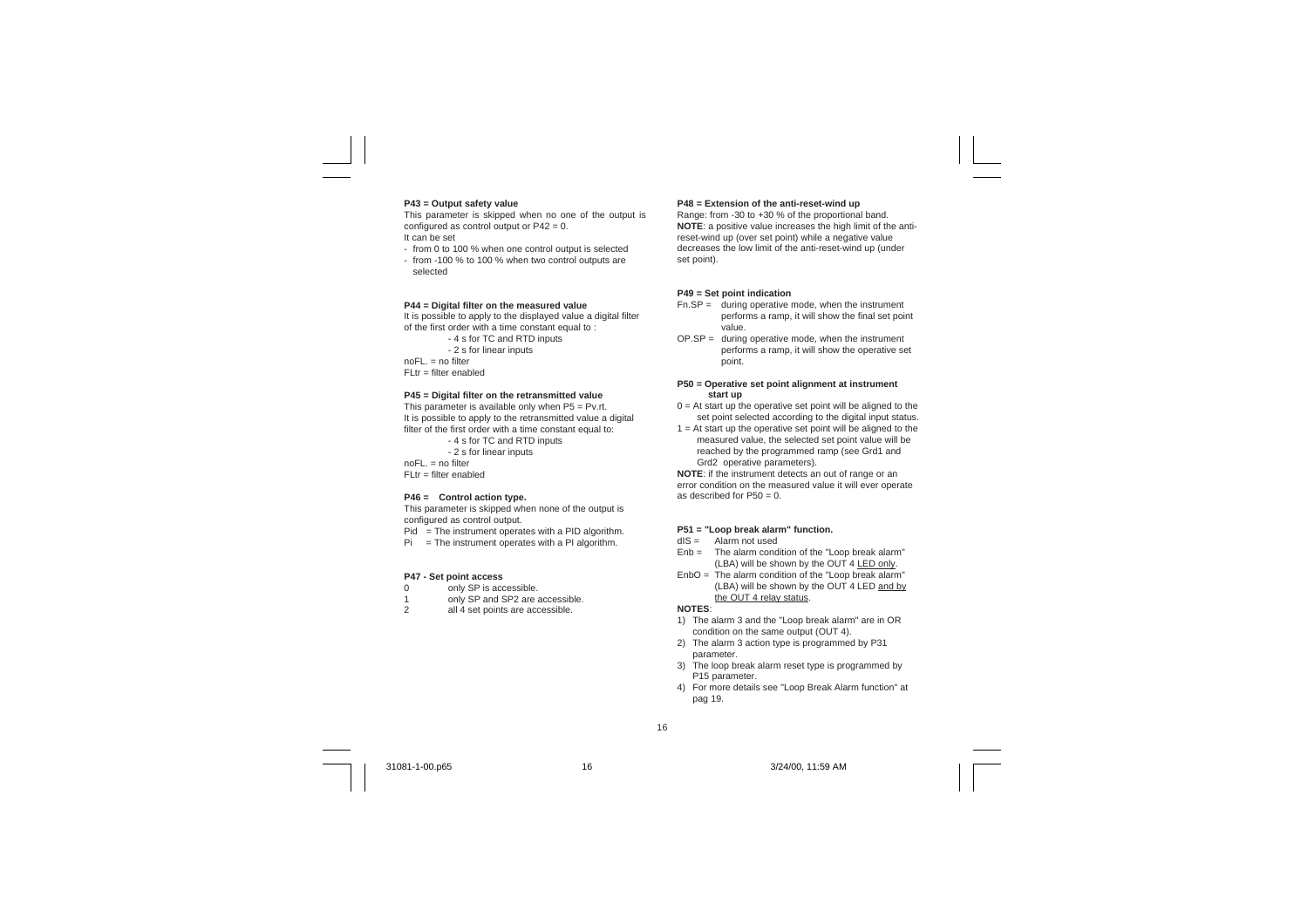#### **P52 = Loop break alarm deviation**

This parameter is available only when P51 is different from "diS". Range: from 0 to 500 units.

#### **P53 = Loop break alarm time.**

This parameter is available only when P51 is different from "dIS". Programmable from 00.01 to 40.00 mm.ss.

#### **P54 = Loop break alarm hysteresis.**

This parameter is available only when P51 is different from "dIS". Programmable from 1to 50% of the power output.

# **P55 = Security code for configuration parameters**<br>0 No protection (it is always possible to modify all

- No protection (it is always possible to modify all configuration parameters);
- 1 Always protected (it is not possible to modify any configuration parameter);
- from 2 to 9999 security code for configuration parameter protection.

#### **Notes:**

- 1) If a value from 2 to 9999 has been assigned as security code it cannot be displayed anymore, when returning on this parameter the display will show "On".
- 2) If the security code is forgotten a master key code is available, by this code it is ever possible to enter in modify configuration mode (S.CnF = 1 or from 2 to 9999).
- The master key code is located in Appendix A. Fill out and cut the part of the Appendix A reserved to the security codes if it is desired to keep them secrets.

#### **C. End = End configuration**

- This parameter allows to come back to the run time mode.  $NO =$  the instrument remains in configuration mode and comes back to the first display of the configuration mode (dF.Cn).
- YES = This selection ends the configuration mode. the instrument performs an automatic reset and restart the run time mode.

17

31081-1-00.p65 17 3/24/00, 11:59 AM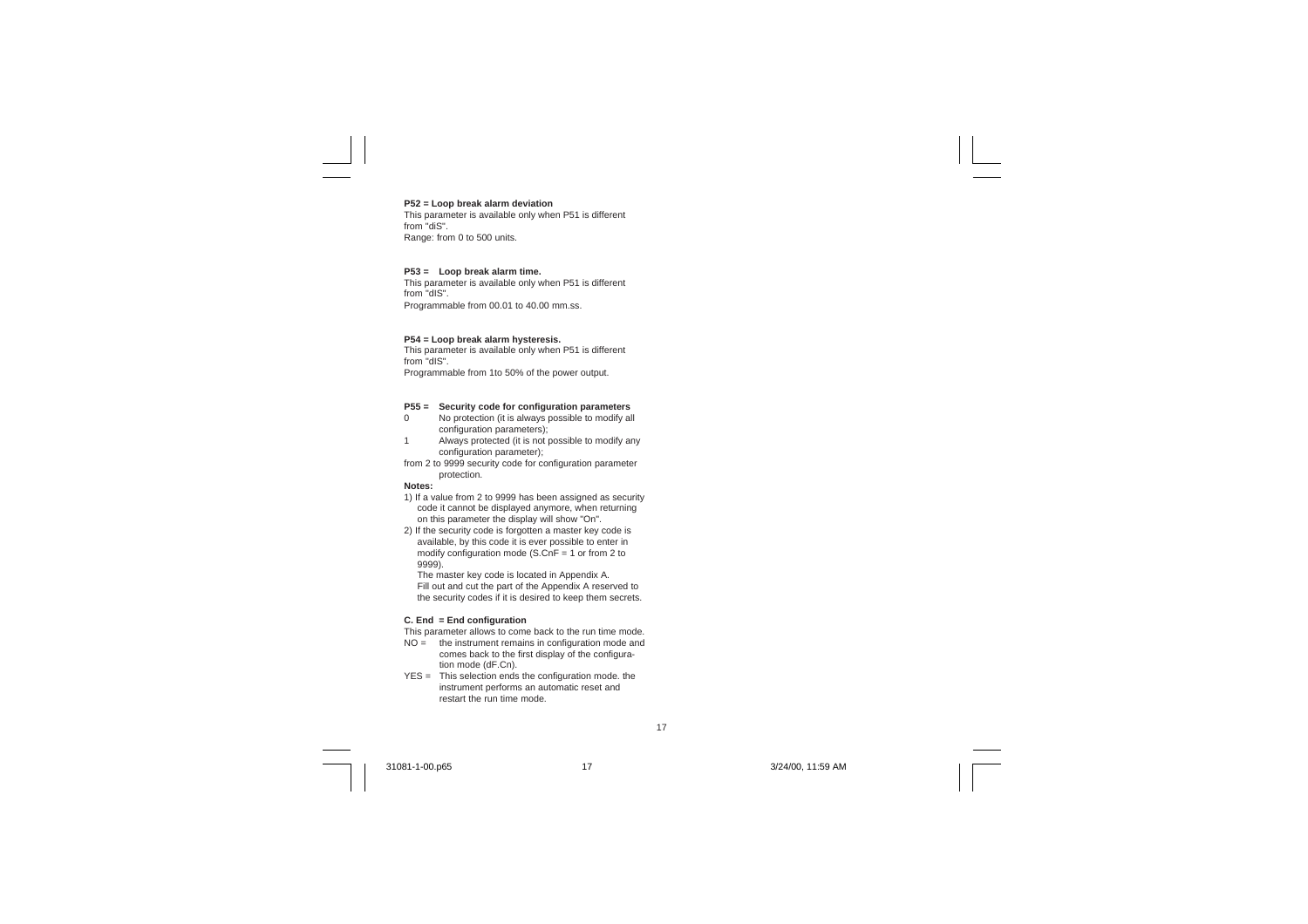#### **OPERATIVE MODE**

#### **DISPLAY FUNCTIONS**

The upper display shows the measured values while the lower display shows the programmed set point value (we define the above condition as "normal display mode"). **Note**: When the rate of change (Grd1, Grd2) is utilized,

the displayed set point value may be different from the operating setpoint.

By pushing the FUNC key for more than 3 s but less than 10s. it is possible to change the information on the lower display as follows:

 $\tau$ . followed by the power value of the output configured as "rEv" (from 0.0 to 100.0%).

Push FUNC key again, the lower display will show: d. followed by the power value of the output configured as

- "dir" (from 0.0 to 100.0%).
- **NOTE:** the graphic symbol " $\Box$  $\Box$ .  $\Box$ " means 100.0 %. Push FUNC key again, the lower display will show:
- U. followed by the firmware version. Push FUNC pushbutton again. The display will return

in "Normal Display Mode". **NOTE**: The information will be displayed only if the relative

function has been previously configured. When no pushbutton is pressed during the time out (see P41), the display will automatically return in "Normal Display Mode".

In order to keep the desired information continuously on

#### the lower display, depress  $\blacktriangle$  or  $\nabla$  pushbuttons to remove the timeout.

When is desired to return in "Normal Display Mode" push FUNC pushbutton again.

#### **SET POINTS**

This instrument is provided of 4 set points (SP, SP2, SP3 and SP4).

By setting the P47 parameter it is possible to limit the number of the available set points.

The set point selection is possible only by logic inputs 1 and 2 (terminals 6, 7 and 8).

| Logic input 1    | Logic input 2    | Op. Set point   |
|------------------|------------------|-----------------|
| open (6 -7)      | open (6 -8)      | SP              |
| open (6 -7)      | closed $(6 - 8)$ | SP <sub>2</sub> |
| closed $(6 - 7)$ | open (6 -8)      | SP <sub>3</sub> |
| closed $(6 - 7)$ | closed $(6 - 8)$ |                 |

#### **INDICATORS**

- °C Lit when the process variable is shown in centigrade degree.
- °F Lit when the process variable is shown in Fahrenheit degree.
- SMRT Flashing when the first part of the SMART algorithm is active.
	- Lit when the second part of the SMART algorithm is active.
- OUT1 flashes with a duty cycle proportional to the OUT 1 power.
- OUT2 Lit when OUT 2 is ON or alarm 1 is in the alarm state.
- OUT3 Lit when OUT 3 is ON or alarm 2 is in the alarm state.
- OUT4 Lit when the alarm 3 is in alarm condition. - Flashing with slow rate when loop break alarm is in alarm condition
	- Flashing with high rate when alarm 3 and loop break alarm are in alarm condition.
- REM Lit when the instrument is in REMOTE condition (functions and parameters are controlled via serial link).
- SPX Lit when SP2, SP3 or SP4 are used. Flashes when a set point from serial link is used.
- MAN Lit when the instrument is in MANUAL mode.

18

31081-1-00.p65 18 3/24/00, 11:59 AM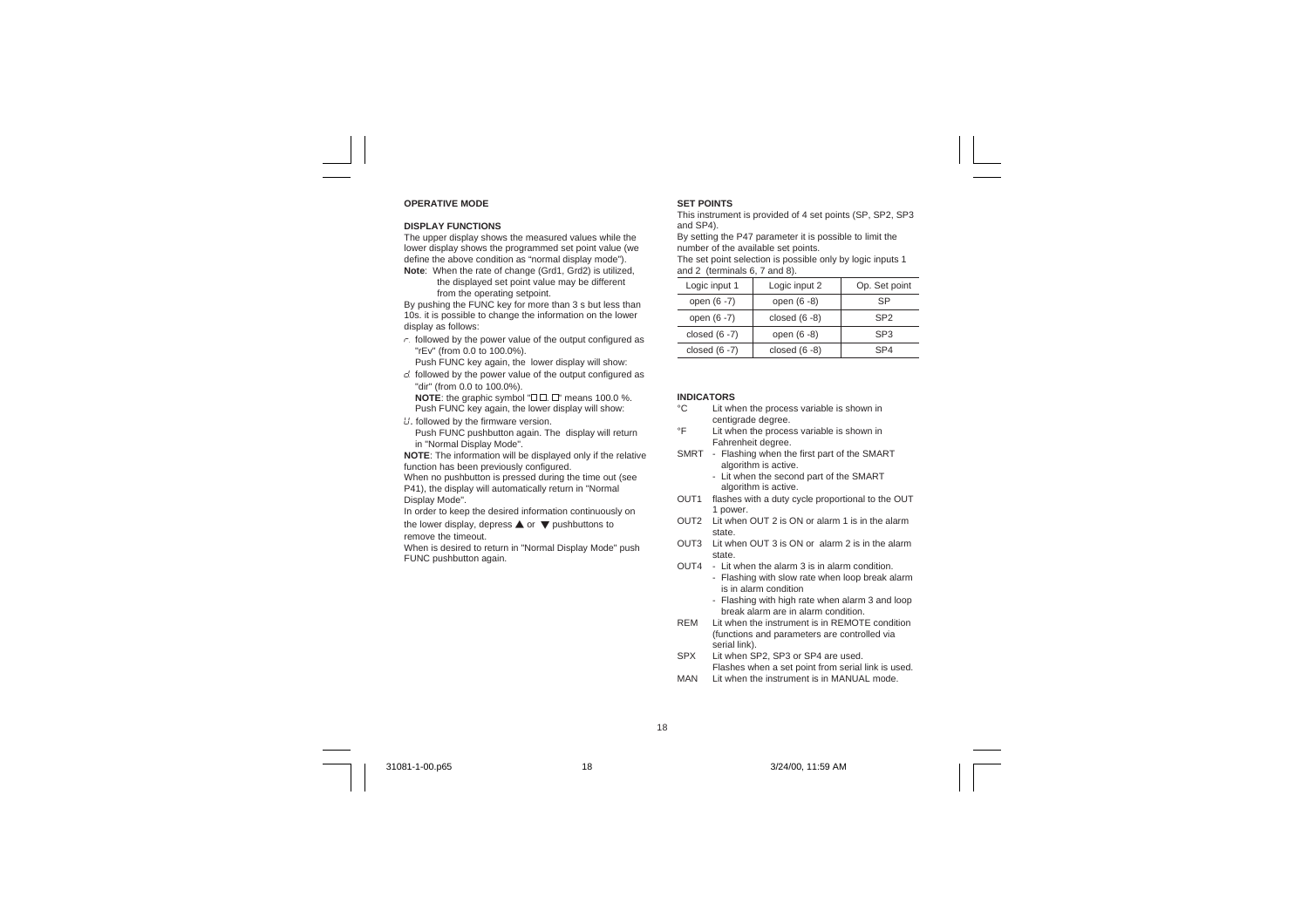## **Pushbutton functionality during operating mode**

 $FUNC = \Box$  when the instrument is in "normal display mode"

- 1) with a brief pressure (<3s) it starts the run time parameter modification procedure.
- 2) with a pressure within 3s to 10s it changes the indication on the lower display (see "display function"). 3) with a pressure longer than 10s it
- enables the lamp test (see "Lamp Test" paragraph).  $\Box$  During parameter modification, it allows to
- memorize the new value of the selected parameter and go to the next parameter (increasing order).
- $MAN =$  It allows to enable or disable the manual function and, during parameter modification, to scroll back the parameters without memorizing the new setting.
- $\triangle$  =  $\Box$  During parameter modification, it allows to increase the value of the selected parameter  $\Box$  During MANUAL mode, it allows to increase
	- the output value.
- $\bullet$  =  $\Box$  During parameter modification, it allows to decrease the value of the selected parameter □ During MANUAL mode, it allows to decrease
- the output value.  $A+MAN =$  During parameter modification they allow to
- jump to the maximum programmable value.
- $\blacktriangledown$ +MAN = During parameter modification they allow to jump to the minimum programmable value.  $\triangle + \triangledown$  = Are used to start default operative parameter
- loading procedure.
- FUNC + MAN = During operative mode, when depressed together for more than 4 s, they allow to start the configuration mode.

**NOTE**: a 10 or 30 seconds time out (see P 41) can be selected for parameter modification during run time mode. If, during operative parameter modification, no pushbutton is pressed for more than 10 (30) seconds, the instrument goes automatically to the "normal display mode" and the eventual modification of the last parameter will be lost.

#### **ENABLE/DISABLE THE CONTROL OUTPUTS**

When the instrument is in "normal display mode", by keeping depressed for more than  $5 \text{ s}$  and FUNC pushbuttons, it is possible to disable the control outputs. In this open loop mode the device will function as an indicator, the lower display will show the word OFF and all control outputs will also be in the OFF state (the real output is conditioned by P21 and P23 parameter also).

When the control outputs are disabled the alarms are also in non alarm condition.

The alarms output conditions depend on the alarm action type (see P27-P29-P31).

Depress for more than  $5 s$   $\triangle$  and FUNC pushbuttons to restore the control status.

The alarm standby function, if configured, will be

activated. The enabling/disabling status will not be lost at power down.

#### **MANUAL FUNCTION**

The MANUAL mode function can be accessed (only if enabled by P39=On) by depressing the MAN pushbutton for more than 1 sec.

The command is accepted and executed only if the display is in "Normal Display Mode".

When in MANUAL mode the LED's MAN annunciator will light up while the lower display shows the power output values.

The value of "rEv" output is shown in the two most significant digit field while the value of "dir" output is shown in the two less significant digit field.

The decimal point between the two values will be flashing to indicate instrument in MANUAL mode.

#### **Note**:

A graphic simbol " $\Box$ " is used for "rEv" out = 100 A graphic simbol  $" \square \square"$  is used for "dir" out = 100

When the instrument is in manual mode the output resolution is equal to 1 %.

The power output can be modified by using  $\blacktriangle$  and  $\blacktriangledown$ pushbuttons.

By depressing, for more than 1 seconds, MAN again the device returns in AUTO mode.

19

31081-1-00.p65 19 3/24/00, 11:59 AM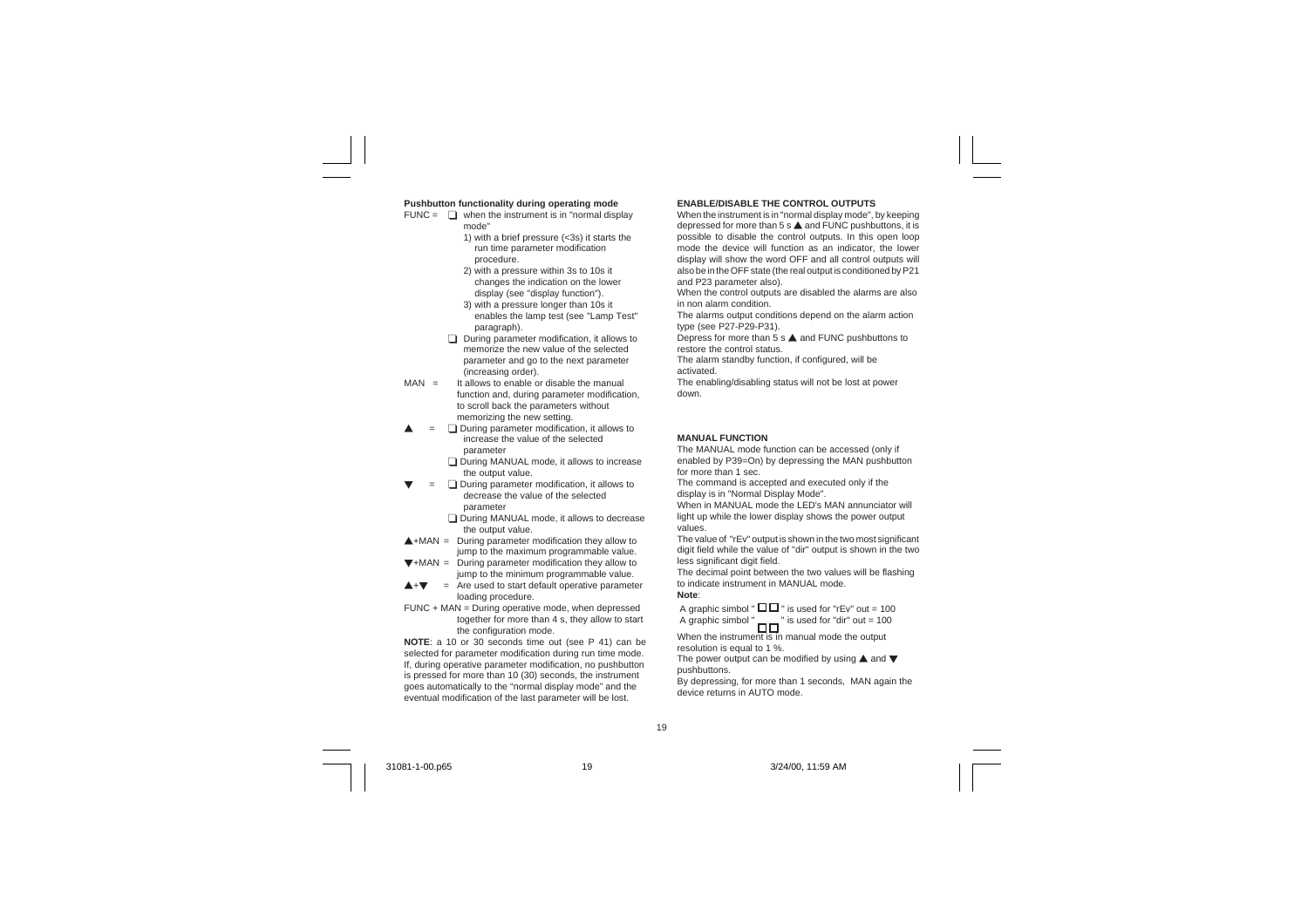The transfer from AUTO to MANUAL and viceversa is bumpless (this function is not provided if integral action is excluded).

If transfer from AUTO to MANUAL is performed during the first part of SMART algorithm (TUNE) when returning in AUTO the device will be forced automatically to the second part of the SMART algorithm (ADAPTIVE).

At power up the device will be in the status defined by P40 parameter.

**Note**: When start up occurs in Manual mode with power output set to 0, the control outputs will be in accordance with the following formula: "rEV" output - "dir" output = 0

#### **DIRECT ACCESS TO SETPOINT**

When the device is in AUTO mode and in "Normal Display Mode", it is possible to access directly to setpoint modification (SP, SP2, SP3 or SP4). Pushing  $\blacktriangle$  or  $\nabla$  for more than 2 s, the setpoint will begin changing. The new setpoint value becomes operative since no

pushbutton has been depressed at the end of a 2 s timeout.

#### **SERIAL LINK**

The device can be connected to a host computer by a serial link.

The host can put the device in LOCAL (functions and parameters are controlled via keyboard) or in REMOTE (functions and parameters are controlled via serial link). The REMOTE status is signalled by a LED labelled REM. This instrument allows to modify the operative and configuration parameters, via serial link.

The necessary conditions to implement this function are the following:

- 1) Serial parameters from SEr1 to SEr4 should be properly configurated using the standard front keyboard procedure
- 2) Device must be in the OPERATING mode During the downloading of configuration the device goes in open loop with all output in OFF state.
- At the end of configuration procedure, the device performs an automatic reset and then returns to close loop control.

#### **SMART function**

It is used to optimize automatically the control action. To enable the SMART function, push the FUNC pushbutton until "Sñrt" parameter is shown. Pushing  $\triangle$  or  $\nabla$  set the display "On" and push the FUNC pushbutton. The SMRT LED will turn on or flashing according to the selected algorithm. When the smart function is enabled, it is possible to display but not to modify the control parameters. To disable the SMART function, push the FUNC pushbutton again until "Sñrt" parameter is shown. Pushing  $\triangle$  or  $\nabla$  set the display "OFF" and push the FUNC pushbutton. The SMRT LED will turn off. The instrument will maintain the actual set of control parameter and will enabled parameter modification. **NOTES** : 1) The SMART function is disabled when: a) ON/OFF control is programmed

- b) the instrument is in manual mode c) P35 is equal to zero. 2) The SMART enabling/disabling can be pro-
- tected by safety key. (see P35)

#### **LAMP TEST**

When it is desired to verify the display efficiency, push FUNC pushbutton for more than 10 s. The instrument will turn ON, with a 50 % duty cycle, all the LEDs of the display (we define this function "LAMP TEST"). No time out is applied to the LAMP TEST. When it is desired to come back to the normal display mode, push FUNC pushbutton again. During the LAMP TEST the instrument continues to control the process but no keyboard function is available (exception made for the FUNC pushbutton).

 $20$ 

31081-1-00.p65 20 3/24/00, 11:59 AM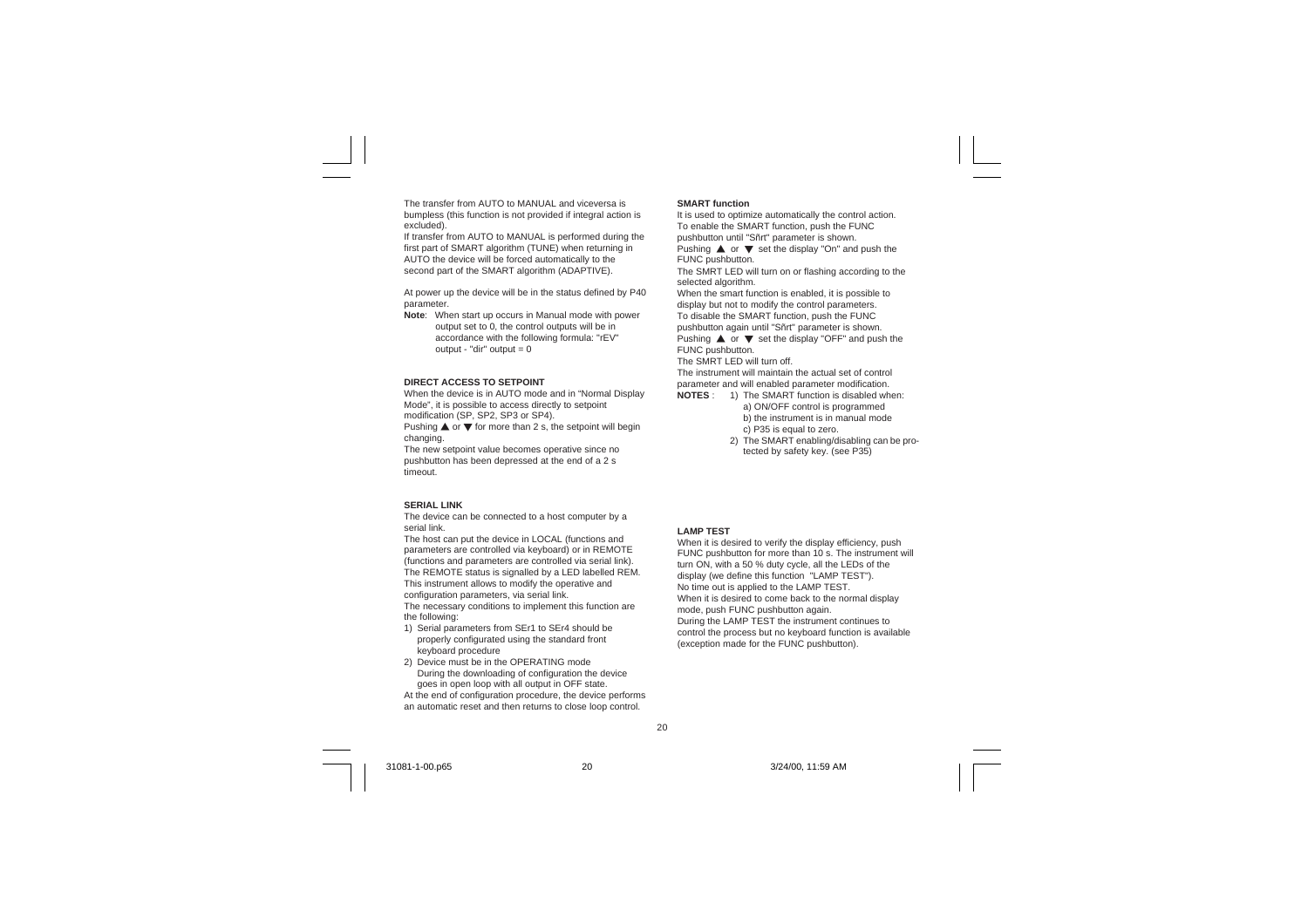#### **"LOOP BREAK ALARM" FUNCTION**

The functioning principle of this alarm is based on the concept that, with a steady load and steady power output, the process rate of rise [deviation (P52)/time (P53)] is steady as well.

Thus, analyzing the process rate of rise of the limit conditions it is possible to estimate the two rates of rise which define the correct process behaviour. The limit conditions are:

- $\checkmark$  for one control output: 0% and the value of the "OLH"
- parameter or
- $\checkmark$  for two control outputs: -100% and the value of the "OLH" parameter,

The LBA function is automatically activated when the control algorithm requires the maximum or the minimum power and, if the process response is slower than the estimated rate of rise, the instrument generates an alarm indication in order to show that one or more element of the control loop is in fault condition.

**Deviation:** from 0 to 500 units.

**Timer:** from 1 sec. to 40 min.

**Hysteresis**: from 1% to 50 % of the output span. **NOTES:**

1) The LBA does not operate during the soft start.

2) For this special function the hysteresis is related with the power output value and not with its rate of rise.

#### **OPERATIVE PARAMETERS**

Push the FUNC pushbutton, the lower display will show the parameter code while the upper display will shows the value or the status (ON or OFF) of the selected parameter.

 $Bv \triangle$  or  $\blacktriangledown$  pushbutton it is possible to set the desired value or the desired status.

Pushing the FUNC pushbutton, the instrument memorizes the new value (or the new status) and goes to the next parameter. Some of the following parameter may be skipped

according to the instrument configuration.

#### Param. DESCRIPTION

SP **Main set point (in eng. units)**. SP is operative when logic inputs 1and 2 are open. Range: from rL to rH.

Sñrt **SMART status**.

The On or OFF indication shows the actual status of the SMART function (enabled or disabled respectively). Set On to enable the SMART function. Set OFF to disable the SMART function.

- ñ.rSt **Manual reset of the alarms**. This parameter is skipped if none of the alarms has the manual reset function. Set On and push FUNC to reset the alarms.
- SP2 **Auxiliary set point (in eng. units).** Range: From rL to rH.

SP2 is operative when logic input 1 is open, the logic input 2 is closed and P47 is different from  $\Omega$ 

SP3 **Auxiliary set point (in eng. units).** Range: From rL to rH. SP3 is operative when logic input 1 is closed, the logic input 2 is open and P47=2.

SP4 **Auxiliary set point (in eng. units).** Range: From rL to rH. SP4 is operative when logic inputs 1and 2 are closed and  $P47 = 2$ .

nnn **Software key for parameter protection.** This parameter is skipped if P20 = 0 or 1 On = the instrument is in LOCK

21

31081-1-00.p65 21 3/24/00, 11:59 AM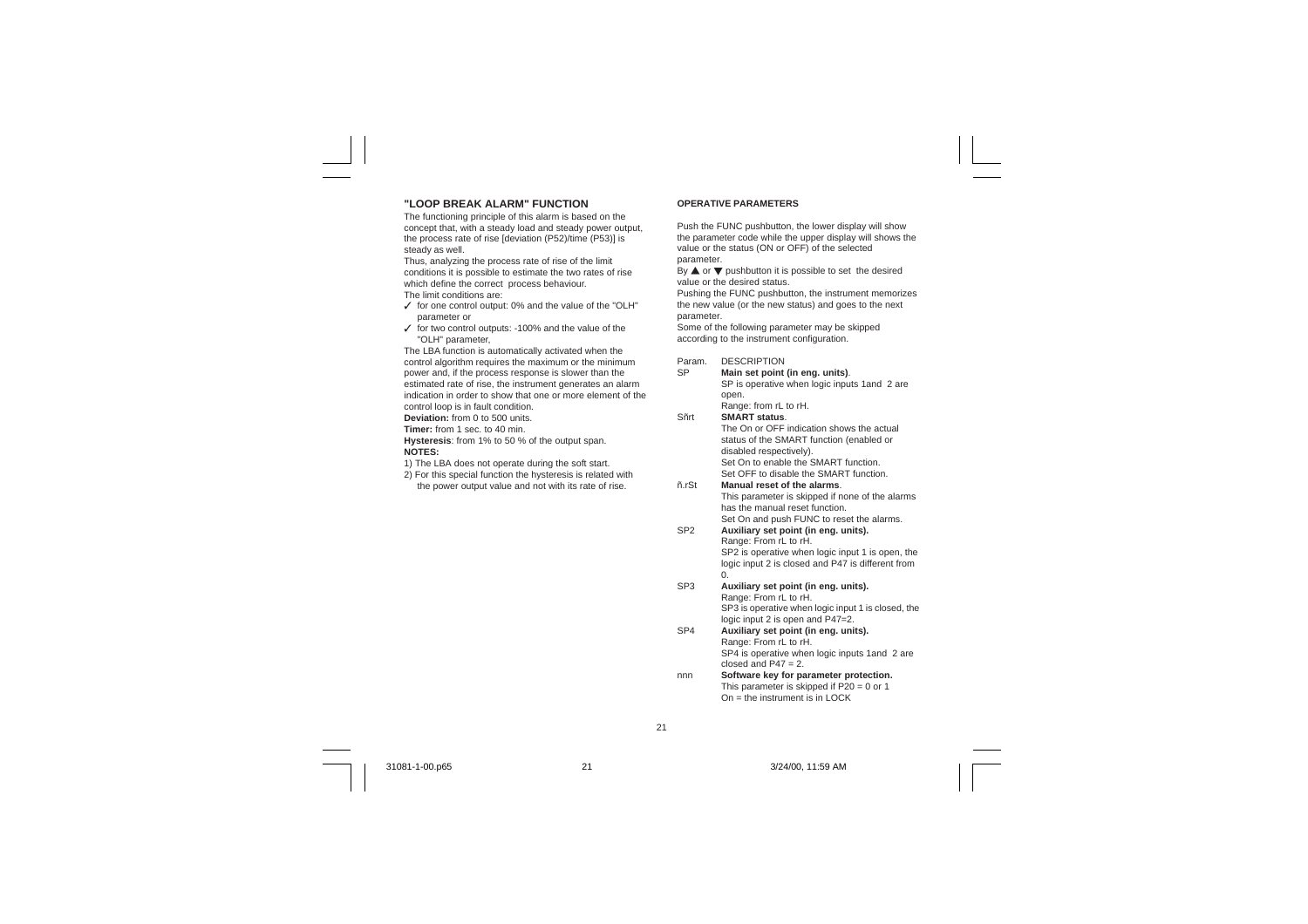#### condition

OFF = the instrument is in UNLOCK condition When it is desired to switch from LOCK to UNLOCK condition, set a value equal to P20 parameter. When it is desired to switch from UNLOCK to LOCK condition, set a value different from P20

- parameter. AL1 **Alarm 1 threshold (in eng. units).** This parameter is available only if P 9 is equal to "AL1.P", "AL1.b" or "AL1.d". Ranges:
	- Span limits for process alarm. - From 0 to 500 units for band alarm. - From -500 to 500 units for deviation alarm.
	- HSA1 **Alarm 1 hysteresis** This parameter is available only if P 9 is equal to "AL1.P", "AL1.b" or "AL1.d". Range:From 0.1% to 10.0% of the input span or 1 LSD
- AL2 **Alarm 2 threshold (in eng. units).** For other details see AL1parameter.
- HSA2 **Alarm 2 hysteresis** For other details see HSA1parameter.
- AL3 **Alarm 3 threshold (in eng. units).** For other details see AL1parameter.
- HSA3 **Alarm 3 hysteresis** For other details see HSA1parameter.
- Pb **Proportional band** Range: from 1.0% to 200.0% of the input span. When Pb parameter is set to zero, the control action becomes ON-OFF.

**Note**: When device is working with SMART algorithm the Pb value will be limited by P36 and P37 parameters.

- HyS **Hysteresis for ON/OFF control action** Range: from 0.1% to 10.0% of the input span. ti **Integral time**
	- This parameter is skipped if Pb=0 (ON/OFF action). Range: From 00.01 to 20.00 mm.ss Above this value the display blanks and the integral action is excluded. **Note**: When the device is working with SMART algorithm, the minimum value of the integral

time will be limited by P38 parameter.

#### td **Derivative time** This parameter is skipped if Pb=0 (ON/OFF

action). Range:From 00.00 to 10.00 mm.ss. **Notes**: 1)When device is working with SMART algorithm the td value will be equal to a quarter of Ti value. 2)When P46 is equal to "Pi", the derivative action is always excluded. IP **Integral pre-load**

#### This parameter is skipped if Pb=0 (ON/OFF action). Ranges:

- From 0.0 to 100.0 % of the output if device is configured with one control output. - From -100.0 to 100.0% of the output if device is configured with two control outputs.

- Cy2 **Output 2 cycle time** This parameter is available only if P9 is equal to "rEv" or "dir". Range:From 1 to 200 s
- Cy3 **Output 3 cycle time** This parameter is available only if P12 is equal to "rEv" or "dir". Range:From 1 to 200 s

#### rC **Relative Cooling gain**. This parameter is skipped if Pb=0 (ON/OFF

action) or device is configured with one control output only. Range: From 0.20 to 1.00 **Note**: When the device is working with SMART algorithm and P26 is set to ON the RCG value is limited in accordance with the selected type of cooling media:  $-$  from 0.85 to 1.00 when P25 = AIr  $-$  from 0.80 to 0.90 when P25 = OIL  $-$  from 0.30 to 0.60 when P25 = H2O

OLAP **Dead band/Overlap between H/C outputs** This parameter is skipped if Pb=0 (ON/OFF action) or device is configured with one control output only. A negative OLAP value shows a dead band while a positive value shows an overlap. Range: From -20 to 50% of the proportional band.

22

31081-1-00.p65 22 3/24/00, 11:59 AM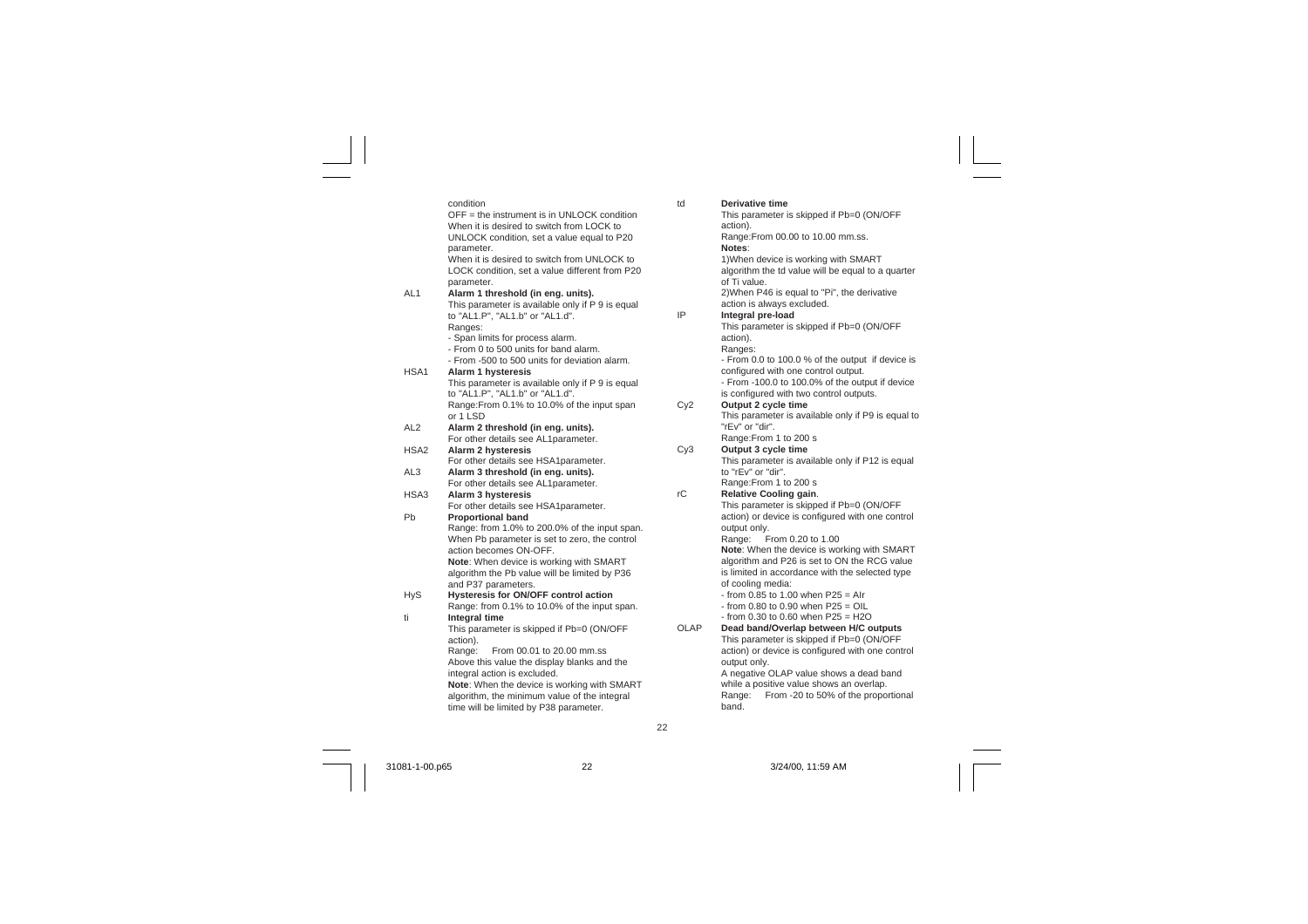- rL **Set point low limit (in eng. units)**. Range: from min. range value (P3) to rH. **Note**: When P3 has been modified, rL will be realigned to it
- rH **Set point high limit (in eng. units).** Range:from rL to full scale value (P4) **Note**: When P4 has been modified, rH will be realigned to it
- Grd1 **Ramp applied to an increasing set point changes** Range: From 1 to 100 digits per minute. Above this value the display shows "Inf"

meaning that the transfer will be done as a step change.

- Grd2 **Ramp applied to a decreasing set point changes**
- For other details see Grd1 parameter. OLH **Output high limit**

Range: - From 0.0 to 100.0% of the output when device is configured with one control output. - From -100.0 to 100.0% of the output when device is configured with two control outputs.

tOL **Time duration of the output power limiter** Range: from 1 to 540 min.Above this value the display shows "InF" meaning that the limiting action is always on

**Note**: The tOL can be modified but the new value will become operative only at the next instrument start up.

rñP **Control output max. rate of rise** (in percent per second). This parameter is available when Pb is different from zero or one control output is linear. Range: from 0.1%/s to 25.0 %/s.Above 25.0 %/ s the display shows "InF" meaning that no ramp limitation is imposed.

#### **ERROR MESSAGES**

#### **OVERRANGE, UNDERRANGE AND SENSOR LEADS BREAK INDICATIONS**

The device is capable to detect a fault on the process variable (OVERRANGE or UNDERRANGE or SENSOR LEADS BREAK).

When the process variable exceeds the span limits established by configuration parameter P 1 an OVERRANGE condition will be shown on display as show in the following figure:



An UNDERRANGE condition will be shown on display as shown in the following figure:



When P42 is equal to 0, the following conditions may occur:

- The instrument is set for one output only and an OVERRANGE is detected, the OUT turns OFF (if reverse action) or ON (if direct action).
- The instrument is set for heating/cooling action and an OVERRANGE is detected, OUT "rEV" turns OFF and OUT "dir" turns ON.
- The instrument is set for one output only and an UNDERRANGE is detected, the OUT turns ON (if reverse action) or OFF (if direct action).
- The instrument is set for heating/cooling action and an UNDERRANGE is detected, OUT "rEV" turns ON and OUT "dir" turns OFF.

When P42 is different from zero and an out of range condition is detected, the instrument operates in accordance with P42 and P43 parameters.

23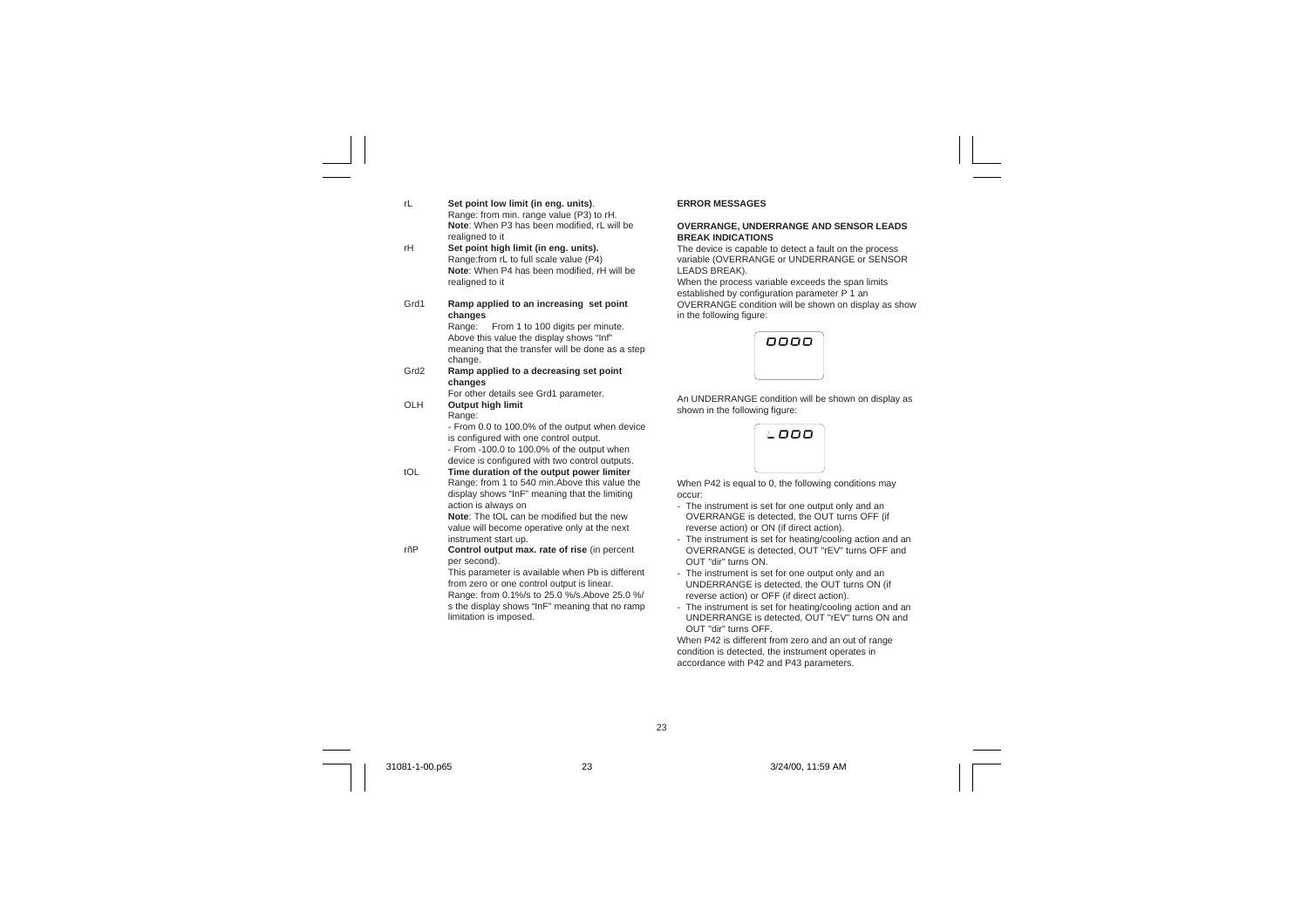#### The sensor leads break can be signalled as: - for TC/mV input : OVERRANGE or UNDERRANGE selected by a solder jumper

- for RTD input : OVERRANGE

- for mA/V input : UNDERRANGE

**Note**: On the mA/V input the leads break can be detected only when the range selected has a zero elevation (4/20 mA or 1/5 V or 2/10 V) On RTD input a special test is provided to signal OVERRANGE when input resistance is less than 15 ohm (Short circuit sensor detection).

#### **ERROR MESSAGES**

The instrument performs same self-diagnostic algorithm. When an error is detected, the instrument shows on the lower display the "Err" indication while the upper display shows the code of the detected error.

#### **ERROR LIST**

- SEr Serial interface parameter error<br>100 Write EEPROM error.
- Write EEPROM error.
- 150 CPU error.
- 200 Tentative to write on protected memory.
- 201 2xx Configuration parameter error. The two less significant digits shown the number of the wrong parameter (ex. 209 Err shows an Error on P9 parameter)
- 299 Error in control outputs selection<br>301 Error on calibration of the selecte
- 301 Error on calibration of the selected input<br>307 RJ input calibration error
- 307 RJ input calibration error<br>320 Linear output calibration of
- 320 Linear output calibration error<br>400 Control parameters error
- 400 Control parameters error<br>500 Auto-zero error
- Auto-zero error
- 502 RJ error
- 510 Error during calibration procedure

#### **NOTE**

- 1) When a configuration parameter error is detected, it is sufficient to repeat the configuration procedure of the specify parameter.
- 2) If an error 400 is detected, push the  $\blacktriangledown$  push-button

24

31081-1-00.p65 24 3/24/00, 11:59 AM

and, maintaining the pressure, push the  $\blacktriangle$  push-button and load the default parameters; at this point repeat

control parameter setting.

3) For all the other errors, contact your supplier.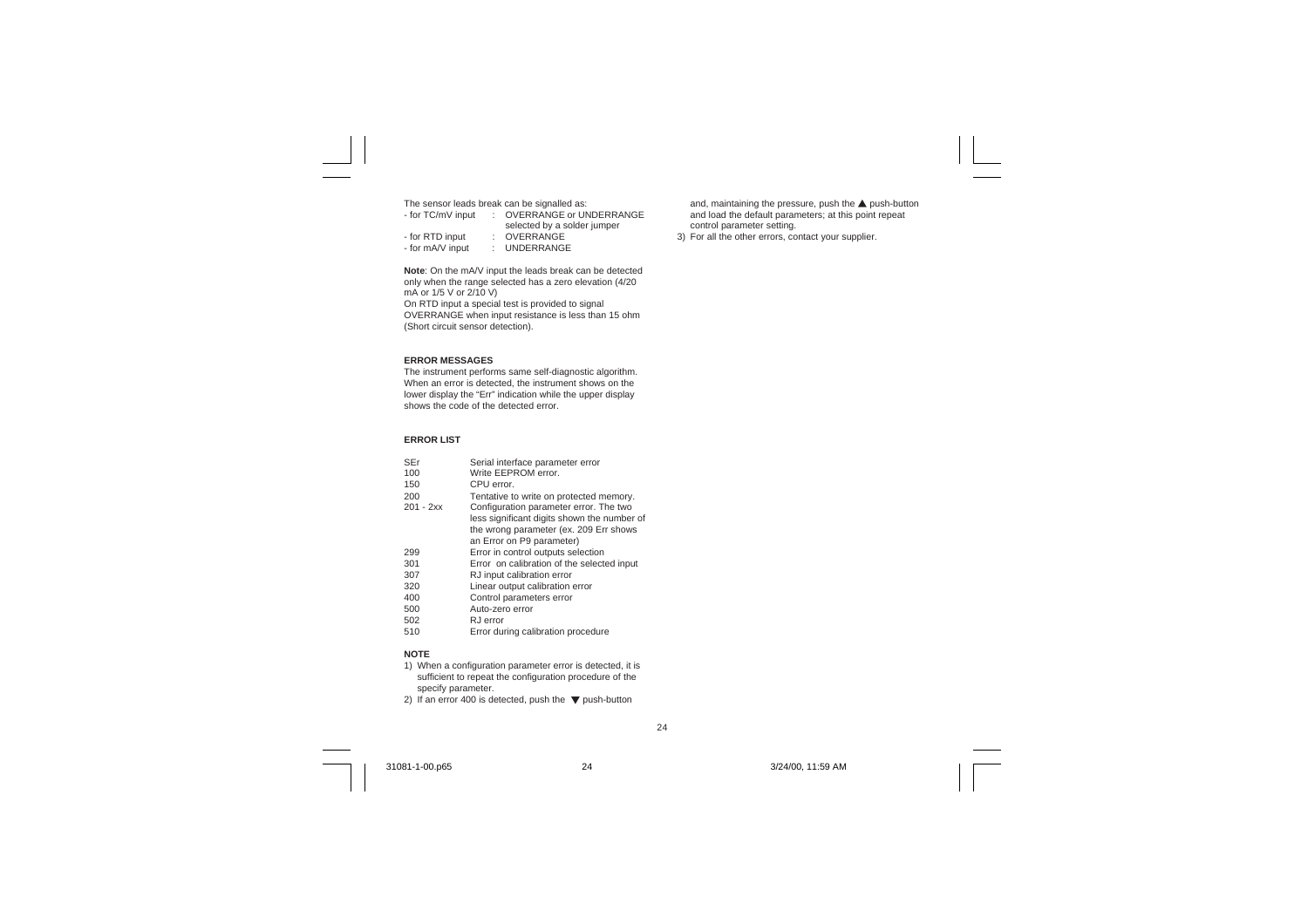#### **GENERAL INFORMATIONS**

#### **GENERAL SPECIFICATIONS**

**Case**: PC-ABS black color; self-extinguishing degree: V-0 according to UL 746C. **Front protection** - designed and tested for IP 65 (\*) and NEMA 4X (\*) for indoor locations (when panel gasket is installed). (\*) Test were performed in accordance with CEI 70-1 and NEMA 250-1991 STD. **Rear terminal block**: screw terminals (screw M3, for cables from  $\phi$  0.25 to  $\phi$  2.5 mm<sup>2</sup> or from AWG 22 to AWG 14 ) with connection diagrams and safety rear cover. **Weight**: 360 g (0.8 lb) **Power supply**: - 100V to 240V AC 50/60Hz (-15% to + 10% of the nominal value). - 24 V AC/DC (+ 10 % of the nominal value). **Power consumption**: 5.5 W max. **Insulation resistance**:  $> 100$  M $\Omega$  according to IEC 1010-1. **Dielectric strength**: 2300 V rms according to EN 61010-1. **Display updating time**: 500 ms. **Sampling time:** 250 ms for linear inputs 500 ms for TC and RTD inputs. **Control output updating time:** 250 ms for linear inputs 500 ms for TC and RTD inputs. **Control output resolution**: 0.1% of the span. **Instrument resolution**: 30000 counts. **Accuracy**:  $\pm$  0,2% f.s.v..  $\pm$  1 digit @ 25 °C ambient temperature. **Common mode rejection**: 120 dB at 50/60 Hz. **Normal mode rejection:** 60 dB at 50/60 Hz. **Electromagnetic compatibility and safety requirements**: This instrument is marked CE. Therefore, it is conforming to council directives 89/336/ EEC (reference harmonized standard EN 50081-2 and EN 50082-2) and to council directives 73/23/EEC and 93/68/EEC (reference harmonized standard EN 61010-1). **Installation category**: II **Pollution degree**: 2

**Temperature drift**: (CJ excluded)  $<$  200 ppm/ $\degree$ C of span for mV and TC ranges 1, 3, 5, 7, 20, 21,  $22.24$ < 300 ppm/°C of span for mA/V < 400 ppm/°C of span for RTD range 11, 28 and TC ranges 0, 2, 4, 6, 23. < 500 ppm/°C of span for RTD range 10 and TC ranges 8, 9, 25, 26. < 800 ppm/°C of span for RTD range 27. **Operative temperature**: from 0 to 50 °C. **Storage temperature : -20 to +70 °C Humidity**: from 20 % to 85% RH, non condensing. **Protections**: 1) WATCH DOG circuit for automatic restart. 2) DIP SWITCH for protection against tampering of configuration and calibration parameters.

#### **MAINTENANCE**

25

- 1) REMOVE POWER FROM THE POWER SUPPLY TERMINALS AND FROM RELAY OUTPUT TERMI-NALS
- 2) Remove the instrument from case.
- 3) Using a vacuum cleaner or a compressed air jet (max. 3 kg/cm2) remove all deposit of dust and dirt which may be present on the louvers and on the internal circuits trying to be careful for not damage the electronic components.
- 4) To clean external plastic or rubber parts use only a cloth moistened with:
- Ethyl Alcohol (pure or denatured) [C<sub>2</sub>H<sub>E</sub>OH] or
- Isopropil Alcohol (pure or denatured) [(CH<sub>3</sub>)<sub>2</sub>CHOH] or - Water  $(H<sub>2</sub>O)$
- 5) Verify that there are no loose terminals.
- 6) Before re-inserting the instrument in its case, be sure that it is perfectly dry.
- 7) re-insert the instrument and turn it ON.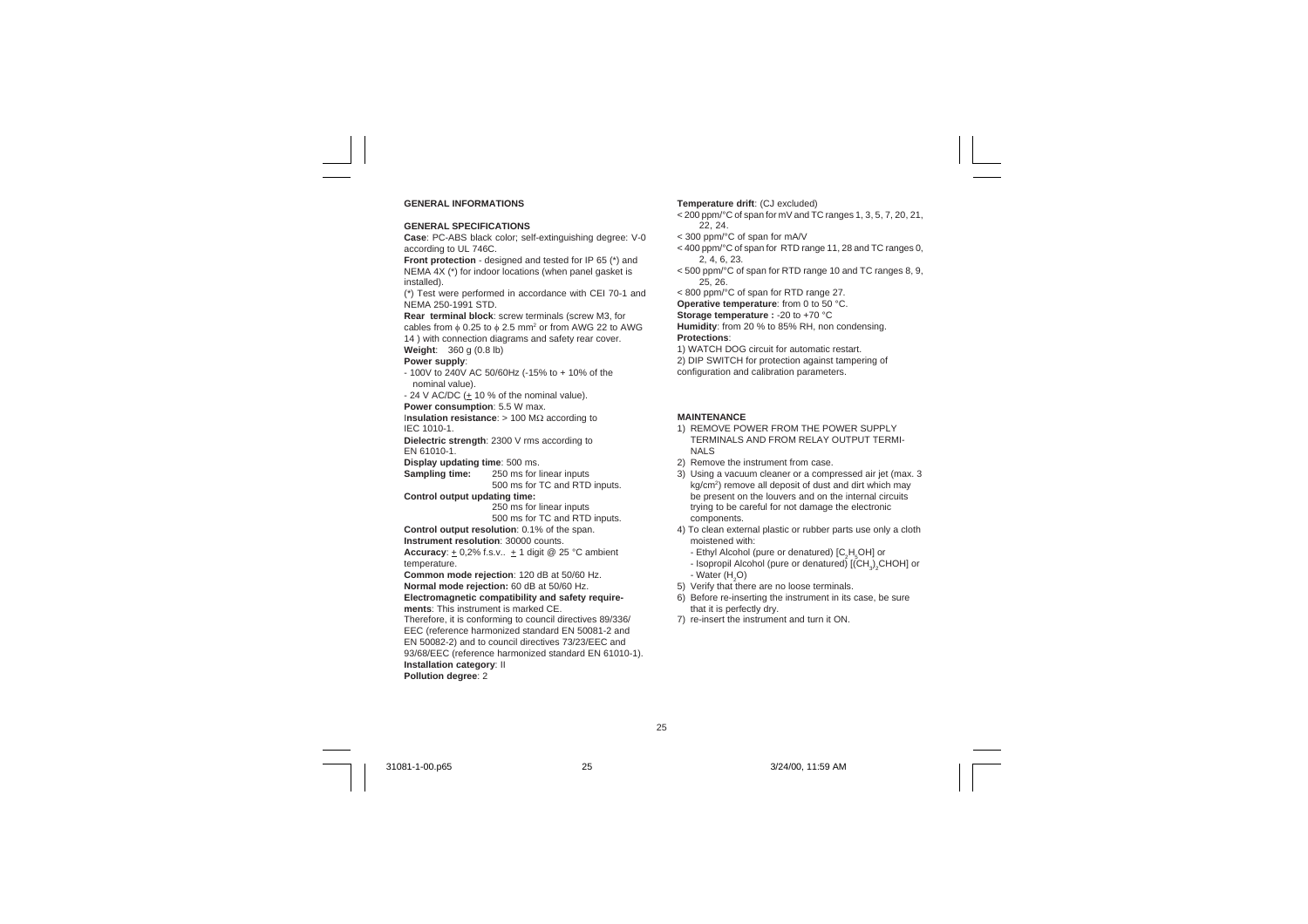| <b>APPENDIX A</b>                                                                                                                                                                                               |                                                                                                                                                                                                                                                                                                      | AL <sub>1</sub>                             |
|-----------------------------------------------------------------------------------------------------------------------------------------------------------------------------------------------------------------|------------------------------------------------------------------------------------------------------------------------------------------------------------------------------------------------------------------------------------------------------------------------------------------------------|---------------------------------------------|
| <b>DEFAULT PARAMETERS</b>                                                                                                                                                                                       |                                                                                                                                                                                                                                                                                                      | HSA <sub>1</sub><br>AL2                     |
| <b>DEFAULT OPERATIVE PARAMETERS</b><br>The control parameters can be loaded with predetermined<br>default values. These data are the typical values loaded in<br>the instrument prior to shipment from factory. | HSA <sub>2</sub><br>AL3                                                                                                                                                                                                                                                                              |                                             |
| a)<br>b)<br>c)<br>d)<br>the display will show:                                                                                                                                                                  | To load the default values proceed as follows:<br>The SMART function should be disabled.<br>The instrument is in "UNLOCK" condition.<br>The upper display will show the process variable while<br>the lower display will show the set point value.<br>Held down ▼ pushbutton and press ▲ pushbutton; | HSA3<br>PB<br><b>HyS</b><br>ti.<br>td<br>IP |
|                                                                                                                                                                                                                 | $\begin{array}{ c c }\n\hline dFLE\n\end{array}$<br>e) Press ▲ or ▼ pushbutton; the display will show:                                                                                                                                                                                               | Cy2                                         |
|                                                                                                                                                                                                                 | $\big \begin{smallmatrix} D_D\ dFLF \end{smallmatrix}\big $<br>f) Press FUNC pushbutton; the display will show:<br>$\bigl( \begin{smallmatrix} \mathsf{L}\mathsf{D}\mathsf{H}\mathsf{d} \end{smallmatrix} \bigr)$                                                                                    | Cy3                                         |
|                                                                                                                                                                                                                 | This means that the loading procedure has been initiated.<br>After about 3 seconds the loading procedure is terminated<br>and the instrument reverts to NORMAL DISPLAY mode.                                                                                                                         | rС                                          |
|                                                                                                                                                                                                                 | The following is a list of the default operative parameters<br>loaded during the above procedure:                                                                                                                                                                                                    | OLAP<br>rL.                                 |
| <b>PARAMETER</b><br>SP<br>SñRT<br>ñ.SRt<br>SP <sub>2</sub><br>SP <sub>3</sub><br>SP <sub>4</sub><br>nnn                                                                                                         | <b>DEFAULT VALUE</b><br>= Initial scale value<br>$=$ Disable<br>$=$ OFF<br>$=$ Initial scale value<br>$=$ Initial scale value<br>$=$ Initial scale value<br>$=$ OFF                                                                                                                                  | rH<br>Grd 1<br>Grd 2<br>OLH<br>tOL<br>rñP   |

## $= 0.1 \%$  $=$  Initial scale value for process alarm = 0 for deviation or band alarm  $= 0.1 \%$  $= 4.0 \%$  $= 0.5 \%$  $= 4.00$  (4 minutes) td <sup>=</sup> 1.00 (1 minute) IP = 30 % if one control output is  $= 0$  if two control outputs are

Appendix A.1

31081-A-00.p65 1 3/24/00, 11:59 AM

= Initial scale value for process alarm 0 for deviation or band alarm

 $=$  Initial scale value for process alarm 0 for deviation or band alarm

 $= 0.1 \%$ 

configured

configured

 $= 15$  seconds for relay output 4 seconds for SSR output When two control output are programmed and OUT 2 = "dir" the

default value will be: 10 seconds for P25 = AIr 4 seconds for P25 = OIL 2 seconds for P25 = H2O  $= 15$  seconds for relay output When two control output are programmed and OUT 3 = "dir" the

default value will be: 10 seconds for P25 = AIr 4 seconds for P25 = OIL 2 seconds for P25 = H2O  $= 1.00$  for P25  $=$  AIr = 0.80 for P25 = OIL = 0.40 for P25 = H2O

 $=$  Initial scale value  $=$  Full scale value = Infinite (step transfer)  $=$  Infinite (step transfer)

 $= 0$ 

 $= 100 \%$  $t = \text{Infinite}$  $=$  Infinite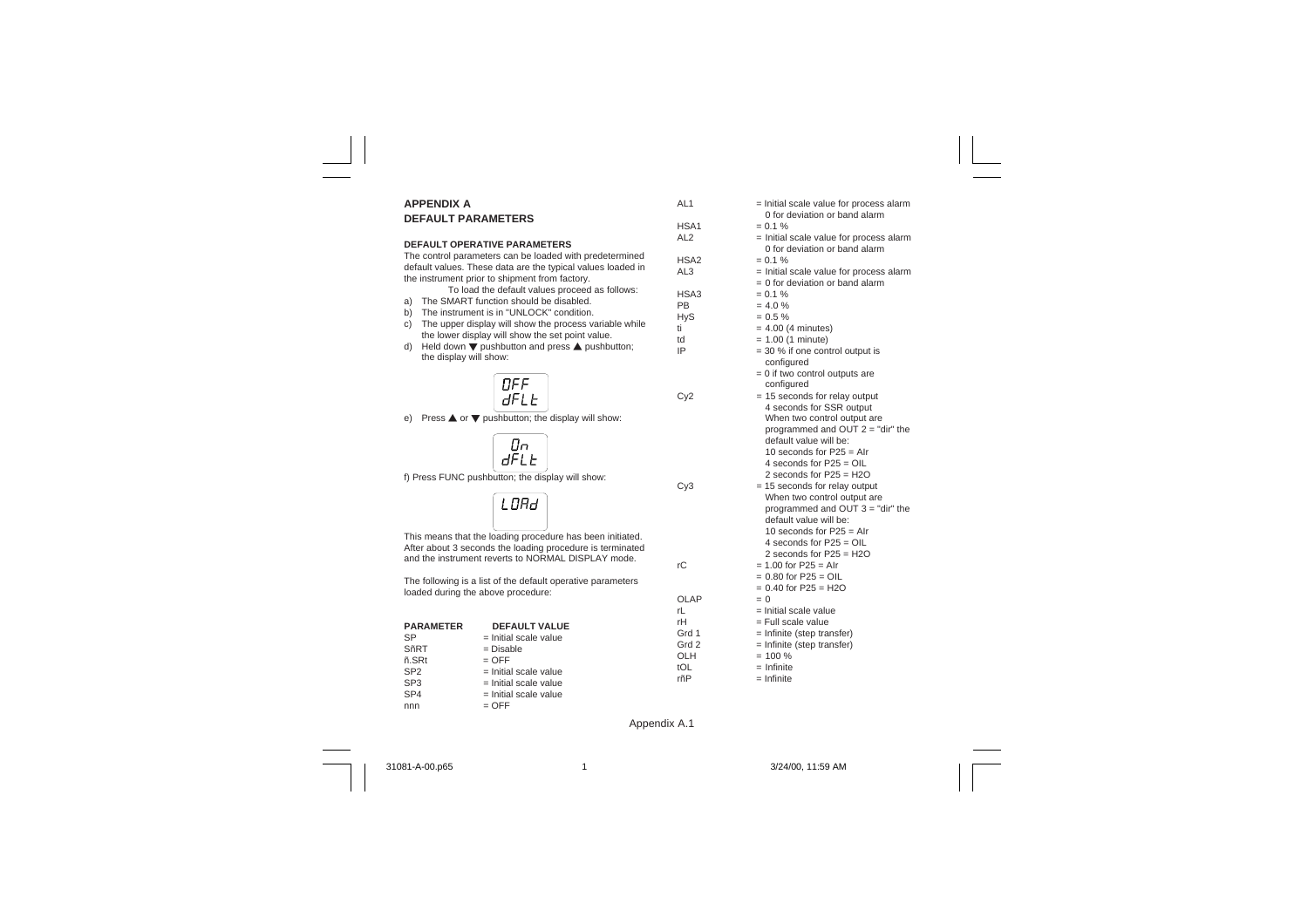|                  | <b>DEFAULT CONFIGURATION PARAMETERS</b>                    |                                                           | P <sub>12</sub> | nonE           | nonE           |
|------------------|------------------------------------------------------------|-----------------------------------------------------------|-----------------|----------------|----------------|
|                  | The configuration parameters can be loaded with            |                                                           | P <sub>13</sub> | H.A            | H.A.           |
|                  |                                                            | predetermined default values. These data are the typical  | P <sub>14</sub> | nonE           | nonE           |
|                  |                                                            | values loaded in the instrument prior to shipment from    | P <sub>15</sub> | H.A            | H.A            |
|                  |                                                            | factory. To load the default values proceed as follows:   | P <sub>16</sub> | OPrt.          | OPrt           |
| a)               |                                                            | The instrument must be in modify configuration mode.      | P <sub>17</sub> | 0              | $\mathbf{0}$   |
| b)               | By $\nabla$ and $\triangle$ pushbuttons select the "dF.Cn" |                                                           | P <sub>18</sub> | 0.1            | 0.1            |
| parameter.       |                                                            |                                                           | P <sub>19</sub> | 0              | 0              |
|                  |                                                            |                                                           | P <sub>20</sub> | $\Omega$       | $\Omega$       |
|                  |                                                            |                                                           | P21             | norL           | norL           |
|                  | OFF<br>df[n                                                |                                                           | P22             | norL           | norL           |
|                  |                                                            |                                                           | P <sub>23</sub> | norL           | norL           |
|                  |                                                            |                                                           | P24             | norL           | norL           |
| C)               | Press ▲ pushbutton to select between table 1               |                                                           | P <sub>25</sub> | Air            | Air            |
|                  | (european) or table 2 (american) default set of            |                                                           | P26             | <b>OFF</b>     | OFF            |
|                  |                                                            | parameters; press FUNC pushbutton the display will        | P <sub>27</sub> | rEv            | rEv            |
| show:            |                                                            |                                                           | P28             | OFF            | OFF            |
|                  | LOAd                                                       |                                                           | P <sub>29</sub> | rEv            | rEv            |
|                  |                                                            |                                                           | P30             | <b>OFF</b>     | <b>OFF</b>     |
|                  |                                                            |                                                           | P31             | rEv            | rEv            |
|                  |                                                            | This means that the loading procedure has been initiated. | P32             | OFF            | OFF            |
|                  |                                                            | After about 3 seconds the loading procedure is ended      | P33             | 0              | 0              |
|                  | and the instrument reverts to display the "dF.Cn"          |                                                           | P34             | ON             | ON             |
| parameter.       |                                                            |                                                           | P35             | $\overline{2}$ | $\overline{2}$ |
|                  |                                                            |                                                           | P36             | 30.0           | 30.0           |
| d)               |                                                            | To return to normal display mode, reach the "End"         | P37             | 1.0            | 1.0            |
|                  | parameter and select the "yES" indication,                 |                                                           | P38             | 00.20          | 00.20          |
| e)               | press the FUNC key                                         |                                                           | P39             | ON             | ON             |
|                  |                                                            |                                                           | P40             | 0              | 0              |
| <b>PARAMETER</b> | <b>TABLE 1</b>                                             | <b>TABLE 2</b>                                            | P41             | 10             | 30             |
| SEr <sub>1</sub> | Ero                                                        | Ero                                                       | P42             | 0              | 0              |
| SEr <sub>2</sub> | 1                                                          | 1                                                         | P43             | 0.0            | 0.0            |
| SEr <sub>3</sub> | 19200                                                      | 19200                                                     | P44             | nOFL.          | nOFL           |
| SEr 4            | 7E                                                         | 7E                                                        | P45             | nOFL.          | nOFL           |
| P <sub>1</sub>   | 3                                                          | 21                                                        | P46             | Pid            | Pid            |
| P <sub>2</sub>   | ----.                                                      | ----.                                                     | P47             | 0              | 0              |
| P <sub>3</sub>   | 0                                                          | 0                                                         |                 |                |                |
| P <sub>4</sub>   | 400                                                        | 1000                                                      | P48             | 10             | 10             |
| P <sub>5</sub>   | rEv                                                        | rEv                                                       | P49             | Fn.Sp          | Fn.Sp          |
| P <sub>6</sub>   | $0 - 20$                                                   | $0 - 20$                                                  | P <sub>50</sub> | 0              | 0              |
| P7               | 0                                                          | 0                                                         | P <sub>51</sub> | diS            | diS            |
| P <sub>8</sub>   | 400                                                        | 1000                                                      | P <sub>52</sub> | 50             | 50             |
| P <sub>9</sub>   | nonE                                                       | nonE                                                      | P <sub>53</sub> | 10.00          | 10.00          |
| P <sub>10</sub>  | rEL                                                        | rEL                                                       | P <sub>54</sub> | 10             | 10             |
|                  |                                                            |                                                           | P <sub>55</sub> | 0              | 0              |
| P11              | H.A.                                                       | H.A.                                                      |                 |                |                |

## Appendix A.2

 $\Box$ 

31081-A-00.p65 2 3/24/00, 11:59 AM

 $\sqrt{2}$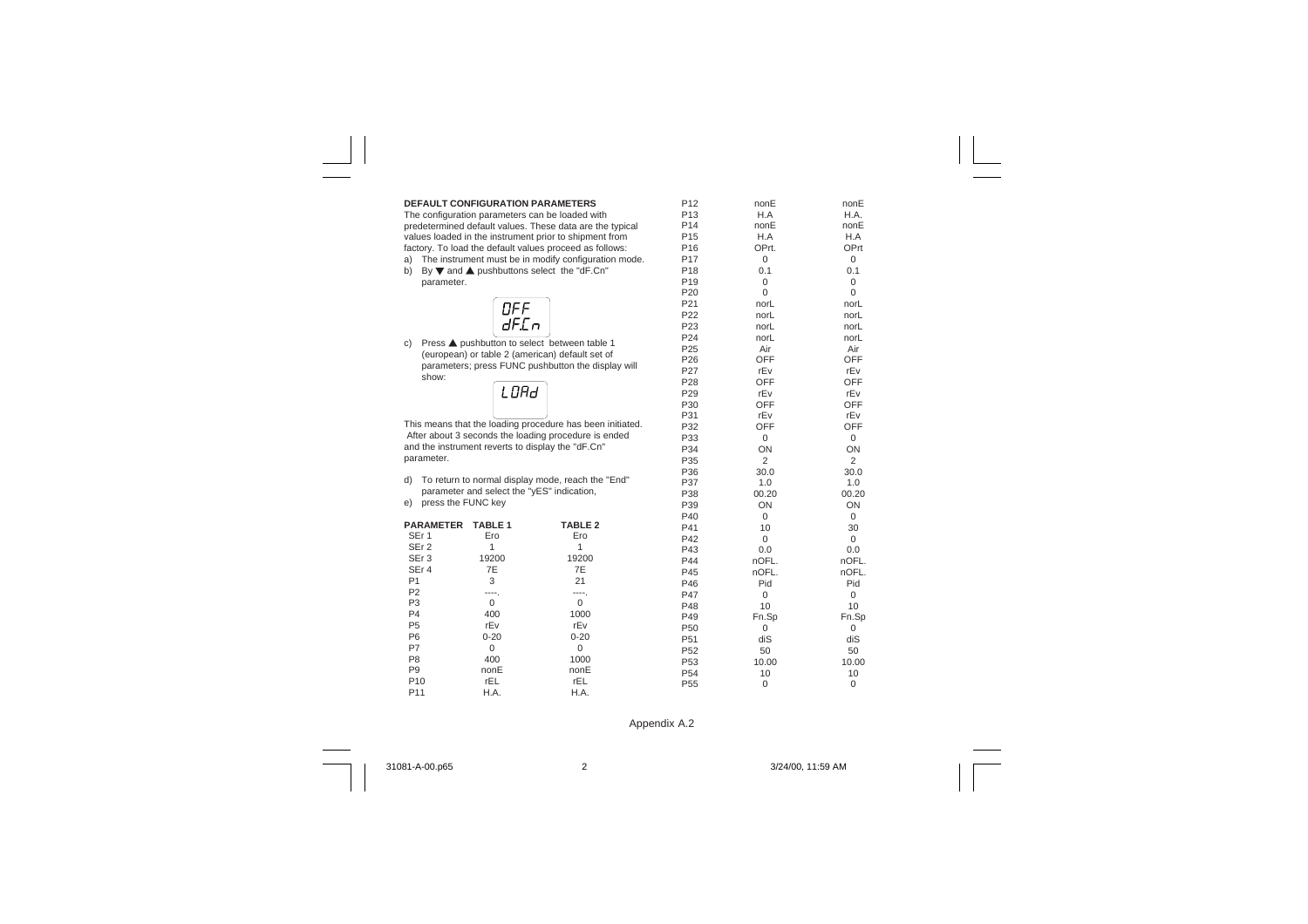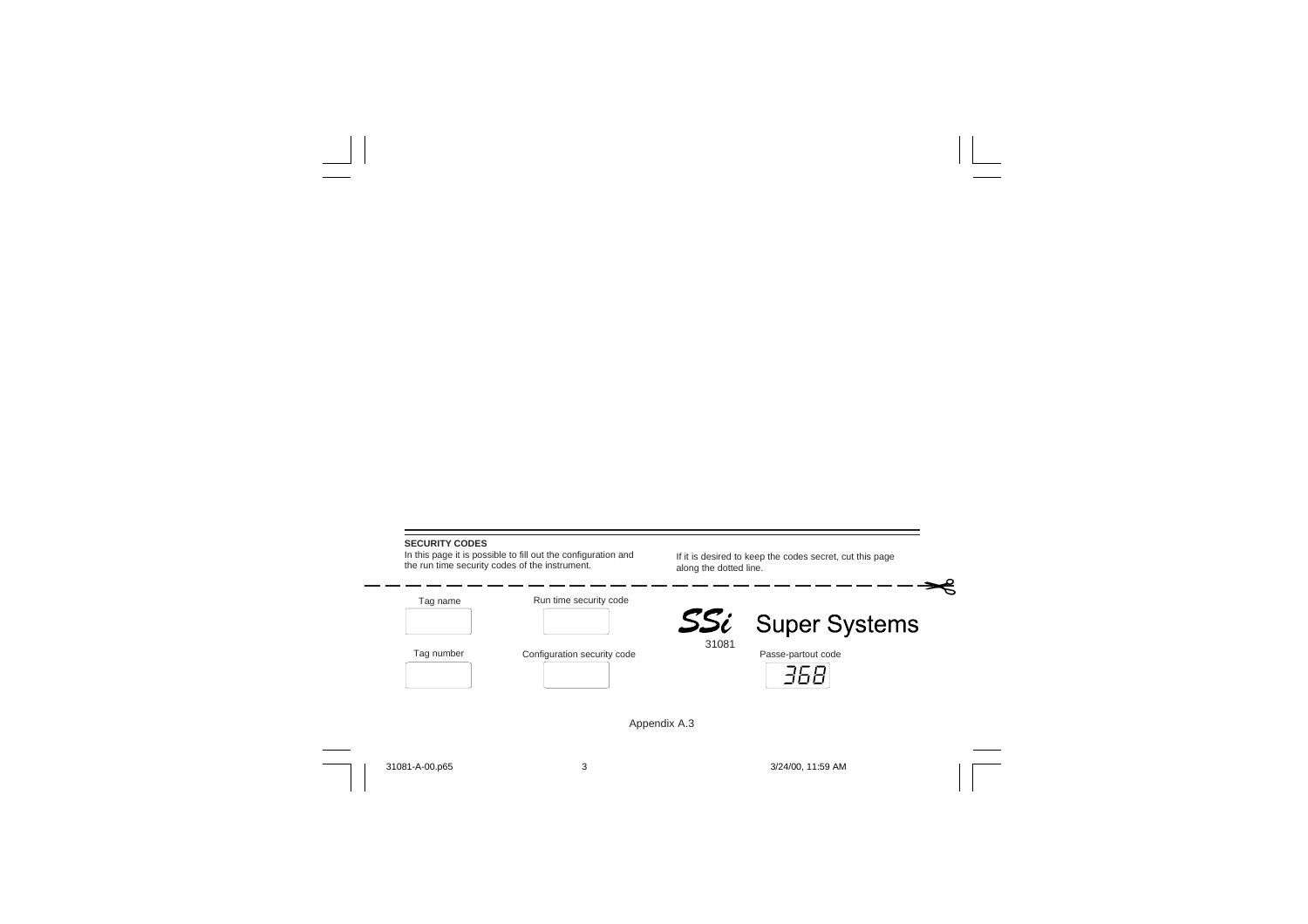Appendix A.4

31081-A-00.p65 4 3/24/00, 11:59 AM

 $\Box$ 

 $\mathbb{R}$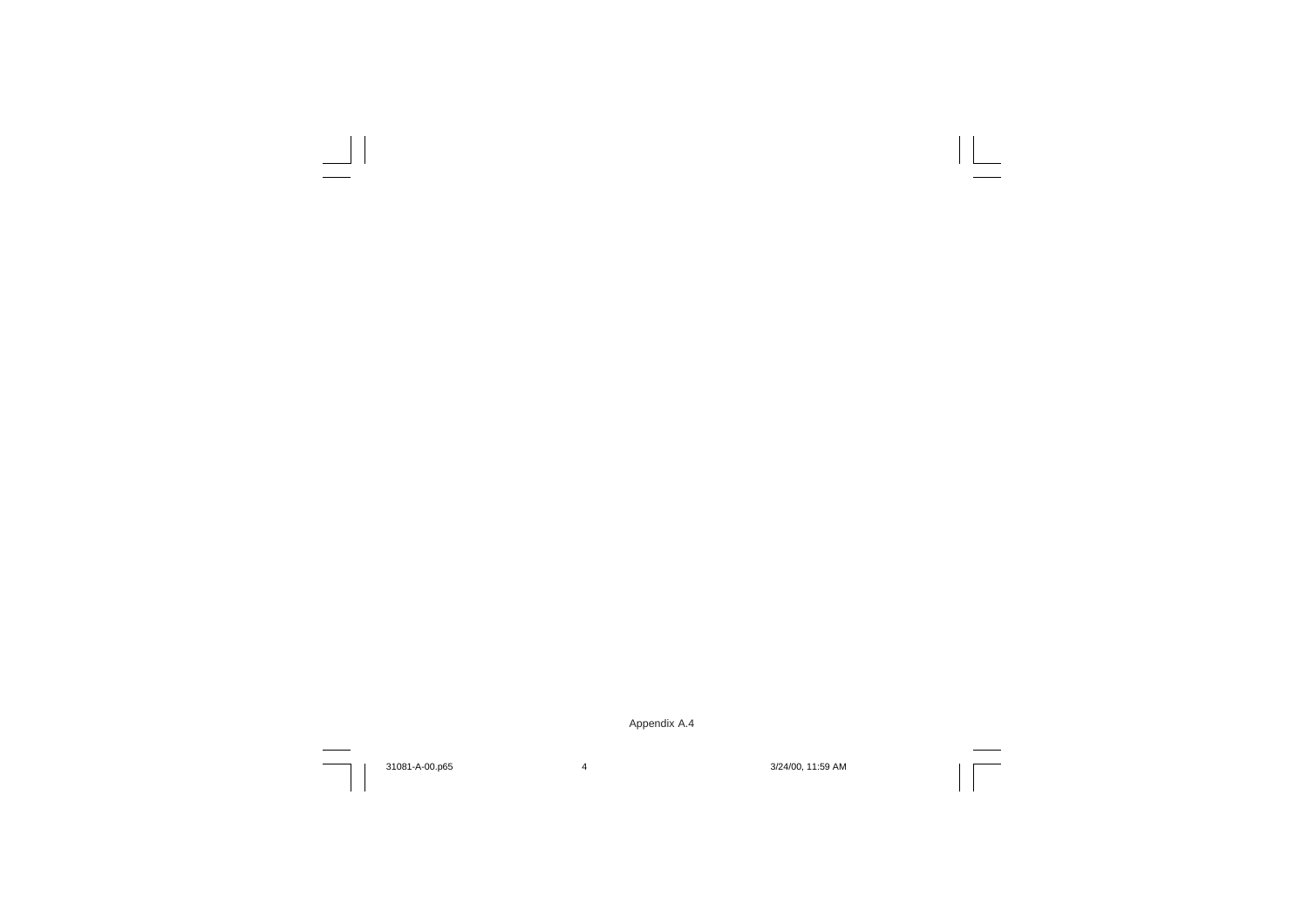# $\Box$

Appendix A.5

31081-A-00.p65 5 3/24/00, 11:59 AM

 $\overline{\Gamma}$